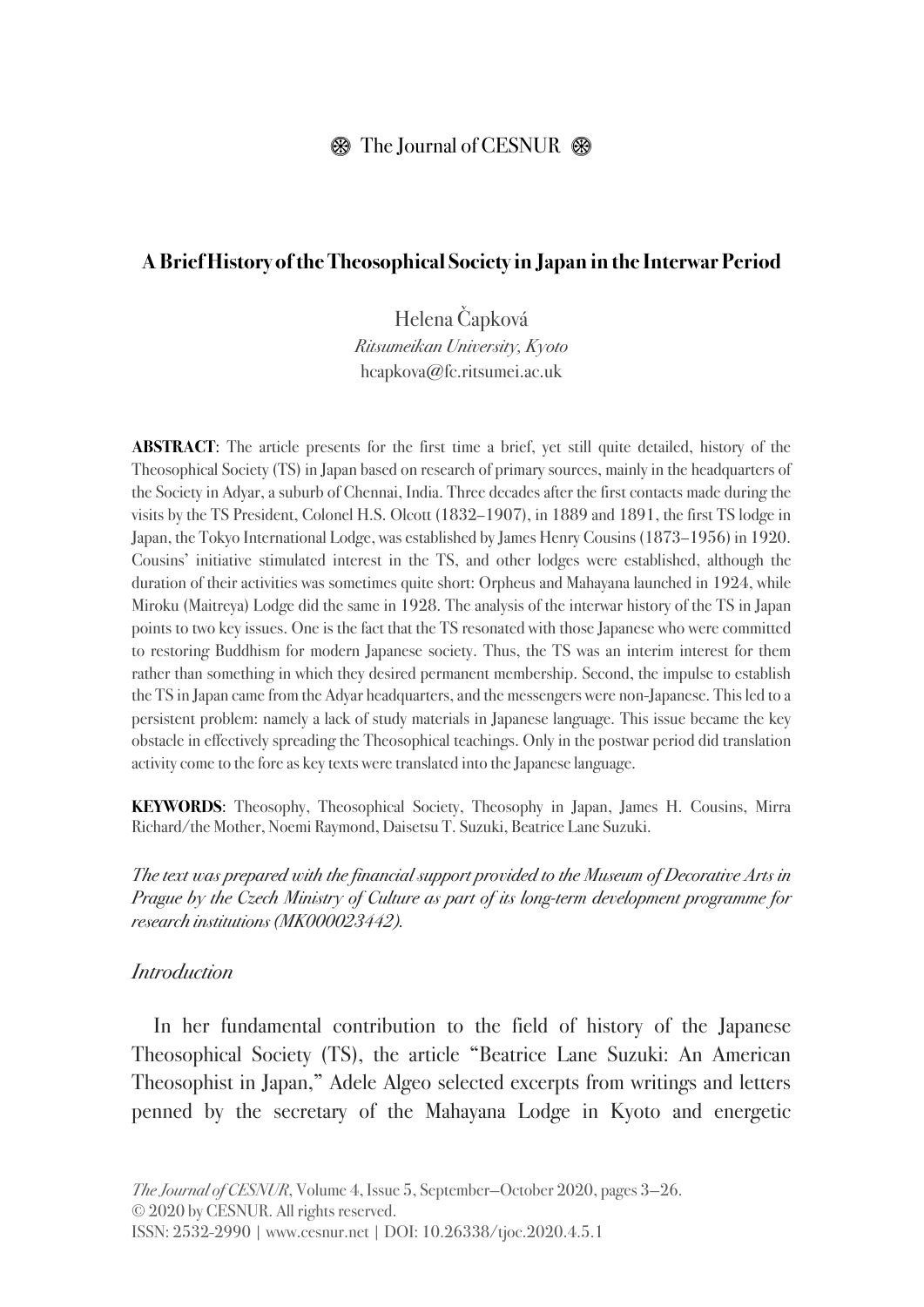Theosophist, Beatrice Lane Suzuki (1875–1939), materials preserved in the TS archives at its headquarters (HQ) in Adyar, India(Algeo 2005). In her last letter to the TS HQ, written in November 1928, Suzuki summarized the key difficulties concerning the establishment of Theosophy in Japan:

It seems difficult for Theosophy to make much growth here just for this reason that it is so similar in its teachings to Buddhism. There seems to be a general idea, especially among Theosophists, that the Japanese are not a spiritual people and do not care for spiritual things. In my opinion this idea is entirely wrong. I consider the Japanese very spiritual; all that is best in their culture is based upon religion. No one could pass through this period of the Emperor's coronation without feeling how near the spiritual world is to the Japanese. But with regard to Theosophy, Theosophy comes not as something new but as a variant of their own Buddhist teaching and for this reason they are slow to come to it. The appeal of Universal Brotherhood is the note that must be struck by Theosophists for the Japanese. It is just the same too in regard to the Order of the Star. Their own great teachers like Kobo Daishi [774–835, founder of the esoteric Shingon school of Buddhism], Shinran Shonin [1173–1262 or 1263, founder of the True Pure Land school of Buddhism], and others stand still too close to theirs in time and they feel that they have not yet fully absorbed the teachings of these great ones, and therefore they do not feel the call to look elsewhere. In my opinion it is not because of their unspirituality that they fail to do so but on account of their strong religious feeling for their own religious leaders. Personally I should like to have a larger membership for I am deeply interested in the Society, butat the same time I appreciate the reasons why it is more difficult than it is in Western countries (Algeo 2005, 12–3).

Based on archival research, the key problem of the TS in Japan at this early stage was therefore the imbalance between its significant foreign membership on one hand, and the lack of active Japanese members on the other. This situation also impacted on the lack of Japanese translations of the key Theosophical texts, and the slow speed of the translation process in general. As Algeo understood, the "international nature of the membership made it difficult to keep the group going, as members kept departing" (Algeo 2005, 14).

This difficulty in establishing an ongoing dialogue and the related problem of increasing the society's membership was apparent from the very beginning of the TS in Japan, when successful talks by Colonel Henry Steel Olcott (1832–1907) in 1889, and another visit in 1891, did not immediately lead to the establishment of the Japanese branch of the movement [Figure 1] (Yoshinaga 2007). However, this brief introduction to Theosophical history in Japan will deal with the subsequent interwar period. The aim of this paper is to show the richness of activity triggered by interest in the TS, a wealth of activities that provided a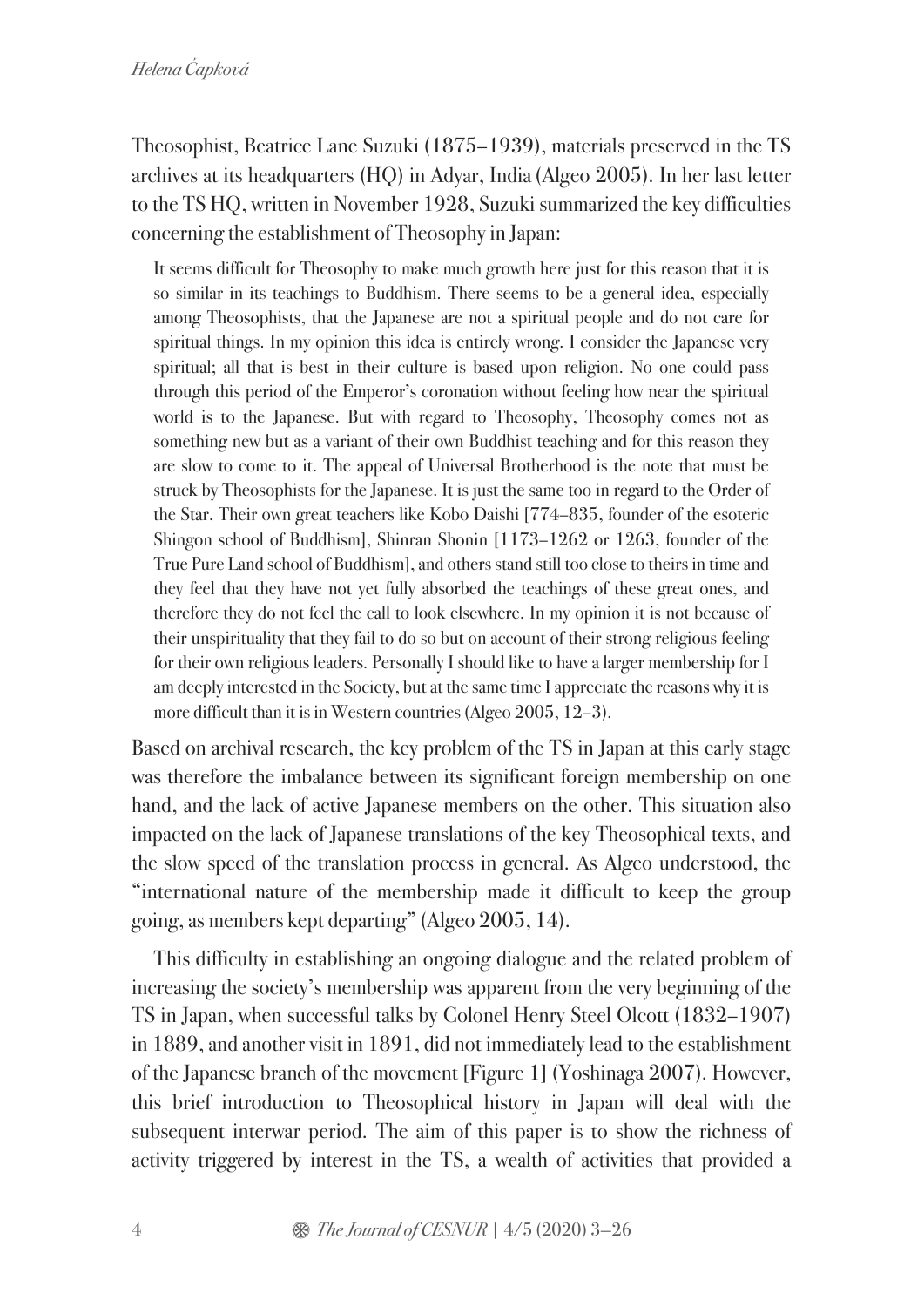platform for extensive networking and collaborations. Further, this study should contribute to debates on the transnational impact of the TS, and its role in fostering fruitful intersections between non-Japanese expatriates and seekers of new spirituality and new arts within Japanese society and culture.



**Figure 1.** Col. H. S. Olcott standing in the group of seventeen, in the grove of Nagahama, April 22, 1889. (This photograph was published in *The Theosophist*, August 1932, with an incorrect date). Courtesy of the TS Adyar Archive.

# *James H. Cousins and the First TS Lodge in Japan*

The founding figure of the TS in Japan in the interwar era was the Irish writer, poet, playwright, actor, critic, editor, and educator James Henry Cousins (1873– 1956), who worked as a professor at Keio University in Tokyo for ten months in 1919–1920 (Cousins 1923; Cousins and Cousins 1950; Hashimoto 2013). During this short time, he managed to fulfil his mission and establish the first TS lodge in Japan, named the Tokyo International Lodge. In a letter to the headquarters dated February 15, 1920 [Figure 2], Cousins referred to the lodge as "a mother lodge" for foreigners and local members, who would then form a new lodge. In fact, an exclusively Japanese lodge, where discussions would be led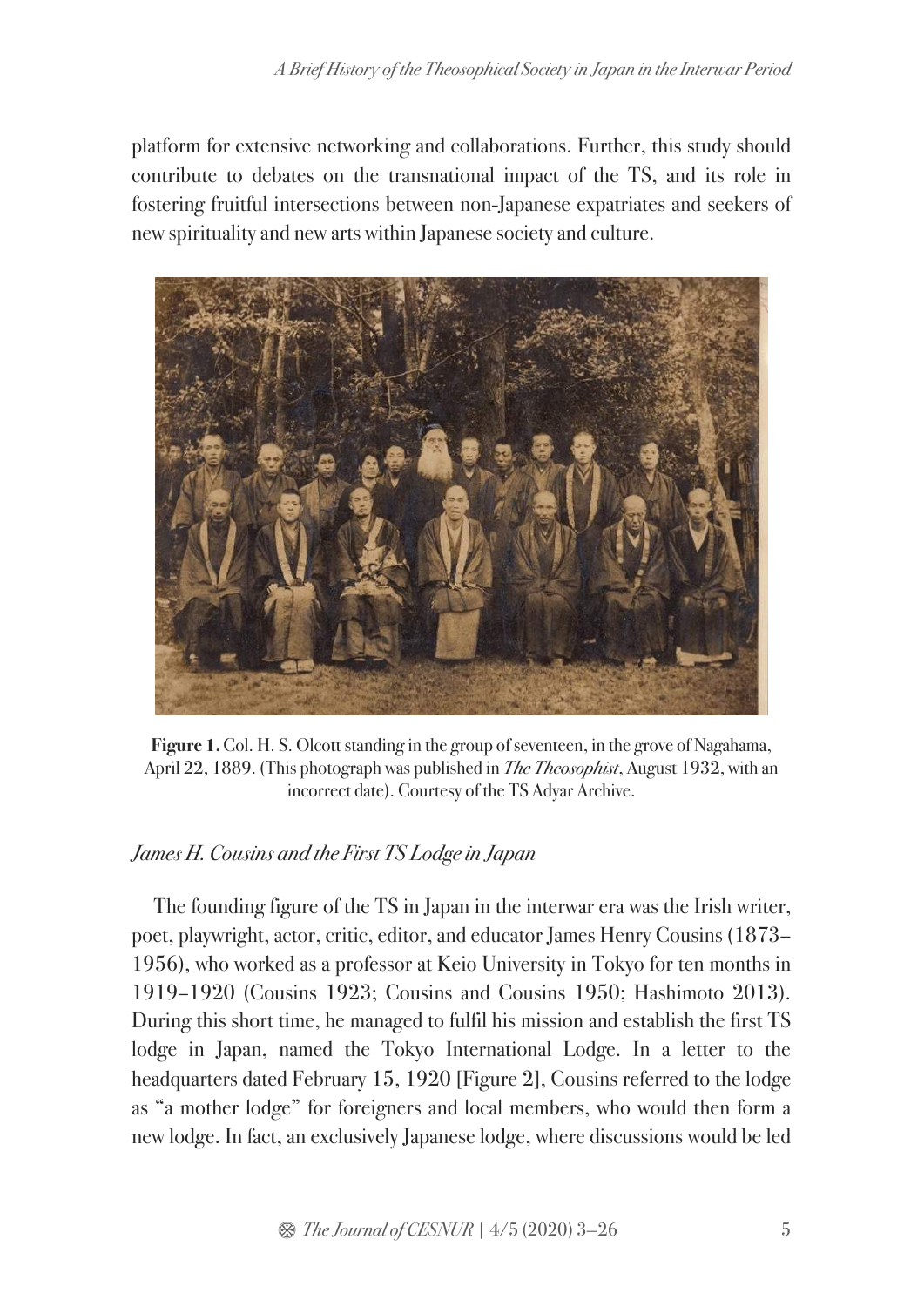in Japanese, was apparently in the making, as translations of the literature into Japanese were being prepared. Cousins surmised that some current members, who were in Japan only temporarily, would transmit the message of Theosophy to their respective countries, such as two American educationalists, a Korean, a Greek, a Kashmiri, and a Bengali; and he also spoke of five permanent Japanese members, who guaranteed several more soon. The variety of nationalities and equal male and female representation were very important to the TS.



**Figure 2.** James Henry Cousins' letter to the headquarters from February 15, 1920. Courtesy of the TS Adyar Archive.

The foremost member and an ongoing liaison with the Adyar headquarters was Buhei Kon (1867?–1936), more commonly known as Captain Kon. Kon was probably the only Japanese member who became friendly with Annie Besant (1847–1933) and senior members of the TS in Adyar, while his ship was docked at the port of Madras a few years before. In the chapter "Early Days," the lawyer, Japanese resident, and Theosophist Thomas Baty (1869–1954) characterized Captain Kon as a vegetarian and strict, but a likeable and good man. Kon and Baty travelled together to Japan in 1916 (Baty 1959, 88). Baty became an important figure in LGBTQ history and is referred to as transgender. Their commitment to feminism, the women's liberation movement, and equality of the sexes permeates the book about their stay in Japan, and thus, evidently, they supported the feminist struggle in Japan as well (Baty 1959).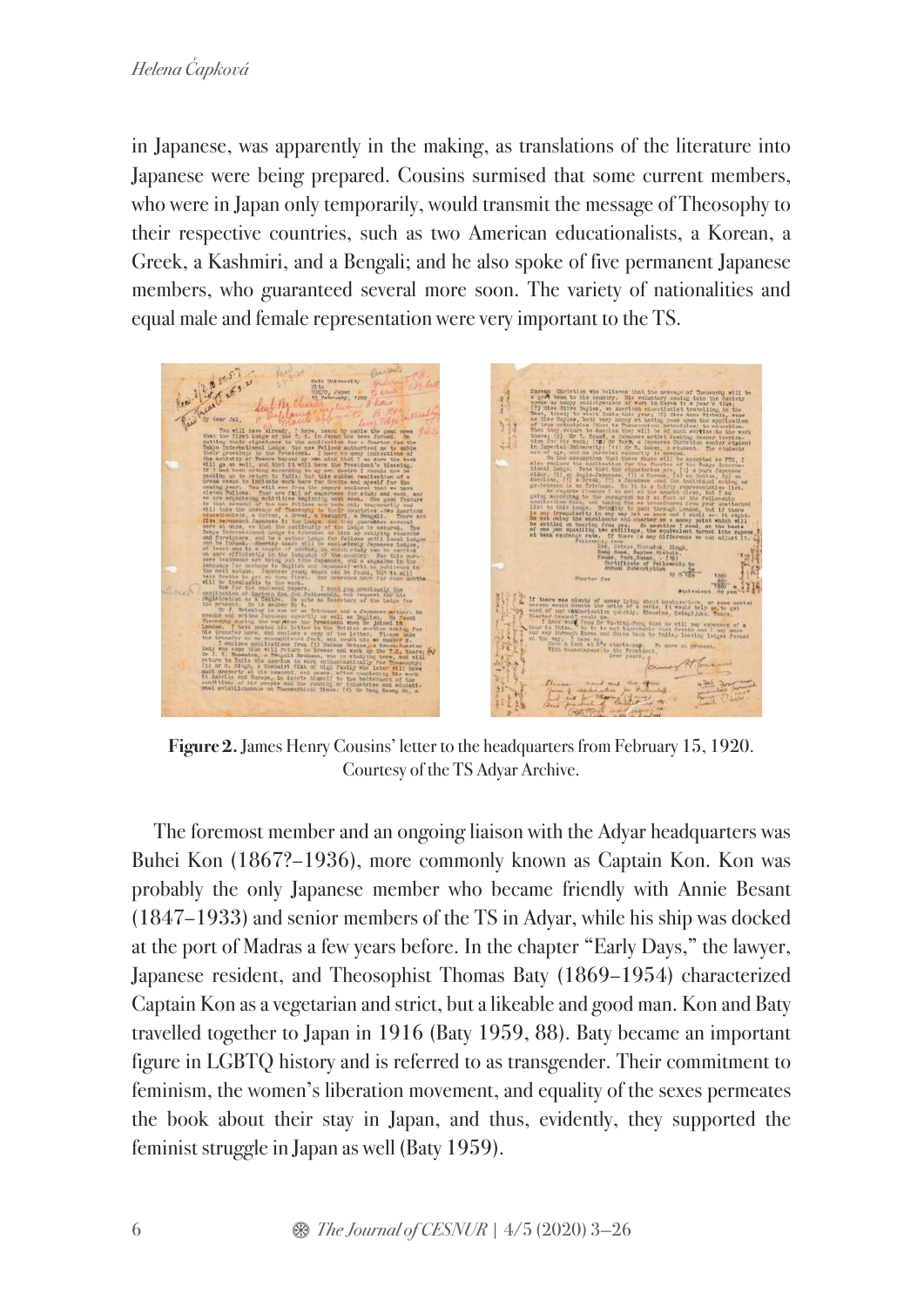Other members included Jack Ronald Brinkley (1887–1964), an Irish/Japanese, who joined the Theosophical Society during World War I, in London. In his letter of February 14, 1920, Brinkley wrote to the British TS to ask for his membership to be transferred to Japan for the purposes of applying for the charter of the new lodge in Tokyo. Brinkley was the son of Francis Brinkley (1841–1912), an Irish-born military officer who adopted Japan as his home country, and his Japanese wife. Francis Brinkley was a prolific author of Japanrelated literature, and an established advisor to the Japanese government (Johnson 2015, 27). Coincidentally, Jack's sister Ine was a model for another TS member, the accomplished modern abstract painter Tami Koumé or Tamijuro Kume (1893–1923) (Omuka 2001; Čapková 2019).

Another important member was Madame Ina Metaxa (1864–1946), who, according to Cousins' letter, was soon to return to Greece. However, Metaxa stayed in Japan for another few years, and continued to be an important member of the Society. A Russian of Greek antecedents and a refugee from Ukraine, Metaxa was born Countess Kapnist in Greece, but marriage to her Russian husband, a lawyer, brought her to his estate in Russia. As aristocrats and supporters of the Czar, they were driven out of the country after the revolution, and thus sought refuge in the US and subsequently in Japan (Metaxa 1918). Metaxa was an avid writer and political commentator; she published extensively about feminism and on art subjects. She provided accommodation to other TS members, the Łubienskis, the Raymonds, and Philippe Barbier Saint Hilaire (1894–1969) among others, at her home after the earthquake of 1923, and their spirits seem very much aligned, as confirmed by both Stefan Łubienski (1894– 1975) and Saint Hilaire (Łubienski 1974, 161; Raymond 1972, 95).

In 1927, she published a book on Japan, *Le Japon mystique*, and in 1931 dedicated her second book, *Evening Glow*, to Rabindranath Tagore (1861– 1941), who visited Japan three times in 1916, 1924, and 1929. Among her other publications, the article "Cultural Traits of East and West" was published in *Contemporary Japan: A Review of Far Eastern Affairs*, a propaganda vehicle of the Foreign Affairs Association of Japan, in November 1942.Countess Metaxa also became a close friend of Thomas Baty. They met through Theosophy and Cousins' circle. Baty recorded that she died suddenly in 1946 (Baty 1959, 126).

The future leading force of the TS in Japan, Daisetsu Teitaro Suzuki (1870– 1966) and his wife Beatrice Lane Suzuki, joined with her mother, Emma Erskine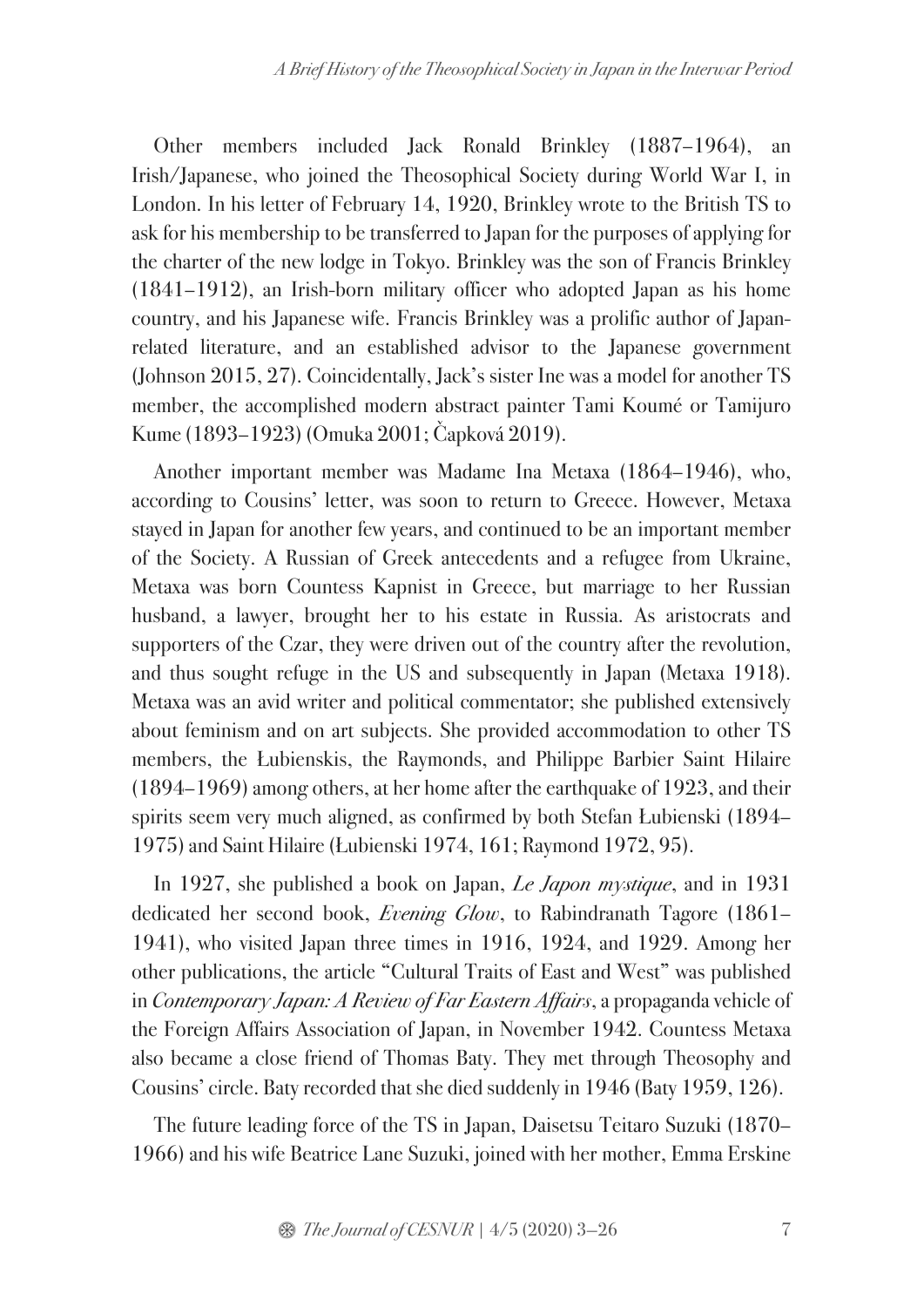Lane Hahn MD (1846–1927). They attended meetings six times between March and June. In 1921, D.T. Suzuki became a professor at Otani University, so the Suzukis left Tokyo for Kyoto (Yoshinaga 2013, 60).

#### *TS and Japanese Pan-Asianism*

Cousins' activities were by no means restricted to university education and the lodge business. Significantly, he established a close relationship with a right-wing Pan-Asianist group, the Black Dragon Society. The society's activities are often talked about in connection with Japan's expansionist policy in Manchuria, but we should not ignore the fact that the society was financially supported by the Osaka Chamber of Commerce, a group of industrialists who were intensely interested in maintaining the stability of Japanese-Indian relations, as India was the greatest market for manufactured silk and cotton goods. A sea-lane connecting the ports of Kobe and Calcutta was established as an export route for their major products. Much of this merchandise was transported by a steamer service maintained by NYK, the national shipping company Nippon Yusen Kaisha, and none other than Buhei Kon was the captain of its merchant fleet. Several Theosophists, including Cousins, visited and left Japan on board NYK vessels.

Cousins arrived in Japan when the discarding of the Anglo-Japanese Alliance was being seriously discussed, and significant within our context is the fact that Japan was unable to officially support Indian independence as long as the Alliance was valid. Cousins' behaviour is remarkable in that he not only became friendly with the Black Dragon Society, where the unification of oppressed Asian countries was proclaimed aloud, but also he contacted both non-Japanese and Japanese alike who wrote regularly for a pro-British journal in Japan. His purpose may have been to access inside information in the British proxy publisher and, if possible, headhunt some of the contributors and win them to his side. Allegedly, several of the founding members of the International Lodge were recruited from there. The first membership group included three Indians:

J.N. Bhowmick, a Bengali Brahman who is studying in Japan, who will return to India via America, and Mr Gurcharan Singh, of noble birth, who will later have the means and property, after completing his work in America and Europe, to devote himself to betterment of conditions, industries and educational activities (Cousins' letter to the HQ, February 15, 1920).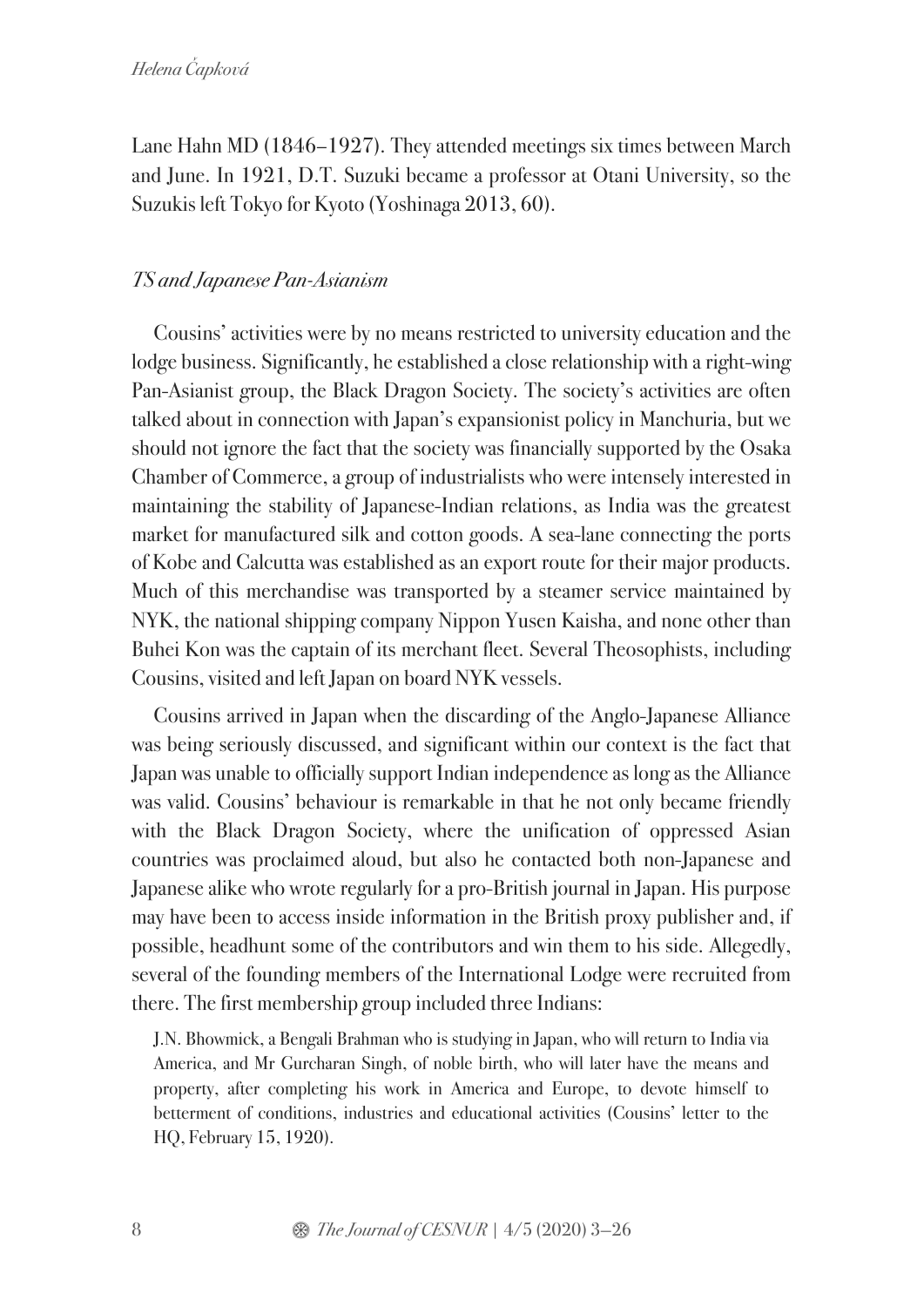The last Indian was Kesho Ram Sabarwal, who was then a journalist, a correspondent of the *Bombay Chronicle* and the *Japan Times*. In a confidential memorandum from 1919, Sabarwal is presented as complicit in an Indo-German conspiracy. In the report, Sabarwal is said to have acted as secretary to a wellknown Indian revolutionary against the British Raj, Rash Behari Bose (1886– 1945). Sabarwal had worked as a secretary of another Indian freedom fighter, Lala Lajpat Rai (1865–1928), and escaped to Japan to live and work with Rash Behari Bose (Rath and Chatterjee 1963, 551).

Bose settled in Japan in 1915 and found support among Japanese Pan-Asianists, the same network that was familiar to James Cousins and that had also supported Mirra (1878–1973) and Paul Richard (1874–1967) during their stay in Japan in 1916–1920 (Barnett 2004). The Richards and the ideas of Sri Aurobindo (1972–1950) were very influential in spiritual/nationalist circles in Japan, and through Kesho Ram Sabarwal they reached Singh and Saint Hilaire, who devoted most of his later life to Sri Aurobindo and his ashram. In the book *We Two Together*, Cousins wrote about spending time with the Richards. He remembered a conversation in their drawing room that was highly political, dealing with ideas of revolution and socialism, which were in fact at odds with the Japanese political regime of the time. Cousins noted that an unnamed Japanese revolutionary responded that "the darkest spot is under the lamp," hinting at the fact that the network had reached as far as the Imperial Palace (Cousins and Cousins 1950, 352).

### *The Richards in Japan*

The world of esotericism and the circles for national struggle or nationalist expansion were closely related, and produced active networks that linked the Eurasian continent with Japan. The Richards' four years exile in Japan was filled with activities that fuelled Asian and Japanese radical nationalism. Paul Richard's influential works include *Au Japon* (To Japan, 1917) and *To the Nations* (1917). Moreover, a sojourn in Japan was crucial for Mirra Richard, later the Mother of the Pondicherry ashram. As a trained artist, Mirra was acutely aware of the Japanese artistic sensibility, and the study of Japanese arts determined her longterm aesthetic preference. A vast collection of Japanese objects, ranging from artworks to ordinary objects, surrounded Mirra in her Pondicherry living quarters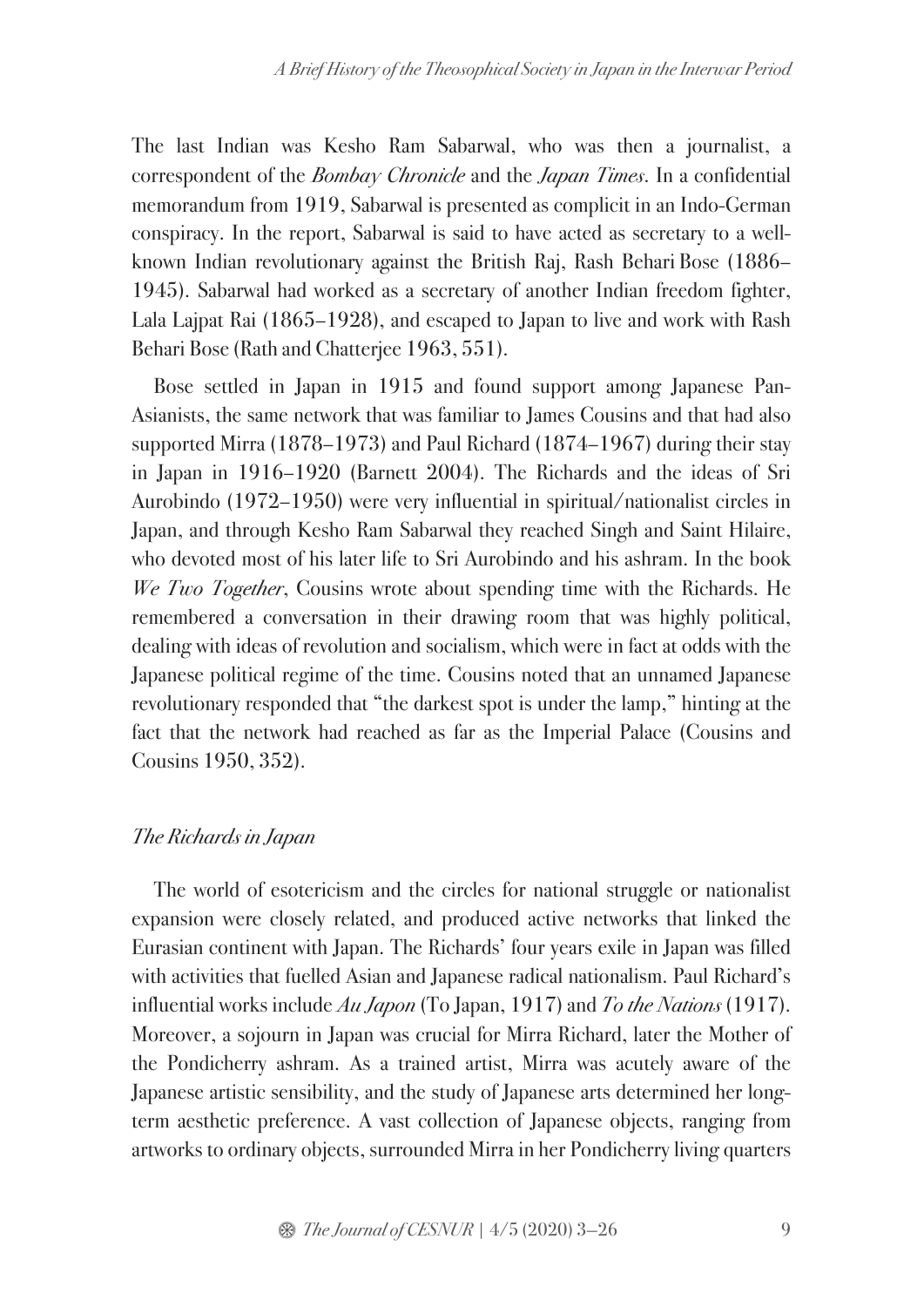throughout her long and productive life, and reminded her of the refinement and superior aesthetic experience that she found in Japan.

Crucially, it was the experience of Japan that shaped the way for Mirra to identify herself as the Mother. This was the turning point that shaped her future direction. Many quotes have survived that capture her observations and feelings about Japan, such as: "For four years, from an artistic point of view, I lived from wonder to wonder"; "Beauty rules over Japan as an incontestable master"; and Japanese art teaches "the unity of art with life" (Mother 2013). It was in Japan that Mirra became involved in her elaborate exploration of flowers and their spiritual significance. According to her friend Nobuko Kobayashi (1886–1973), with whom she practised still sitting meditation, Mirra started referring to herself as Fujiko (Wisteria). She was inspired by the wisteria flowers on the roof of an ancient Shinto shrine, Kasuga Taisha in Nara.

Fuji/wisteria belongs to a canon of Japanese flowers that bear special cultural significance and symbolism, and are used repeatedly in Japanese literature. The wisteria is associated with nobility and the classical age of the Heian period (794– 1185), when several of the celebrated works of literature, such as the *Tale of Genji*, were written. The flower is also understood to represent love and, within a Buddhist context, prayer. Mirra later called the wisteria "a poet's ecstasy," with the comment: "Rare and charming is your presence!" (Van Vrekhem n.d.) Wisteria/Fuji is also a pun on fuji—undead or immortal—and points to Fuji, the sacred mountain. Another friend and collaborator of the Richards, Shumei Okawa (1886–1957), said of Mirra:

… You know Mount Fuji … you can't appreciate it in full when you are very near, when you are too close … some distance is needed. … from a distance, ah! it is grand, it is breath-taking, it is sublime! She was like Mount Fuji, Mirra was. … (Iyengar 1952, 174).

Okawa and his wife lived with the Richards in Tokyo in order to facilitate the work they did together, primarily writing, translation, and publication of books and pamphlets. Okawa was a university professor, Zen practitioner, and active sympathiser with the Indian liberation movement. He was also a member of the Black Dragon Society and "the leading spirit of the Pan-Asiatic movement in Japan... a person of considerable influence, who is deeply interested in Indian affairs and is bitterly opposed to British rule in India"—according to a Government of India document reporting the publication of "a photograph of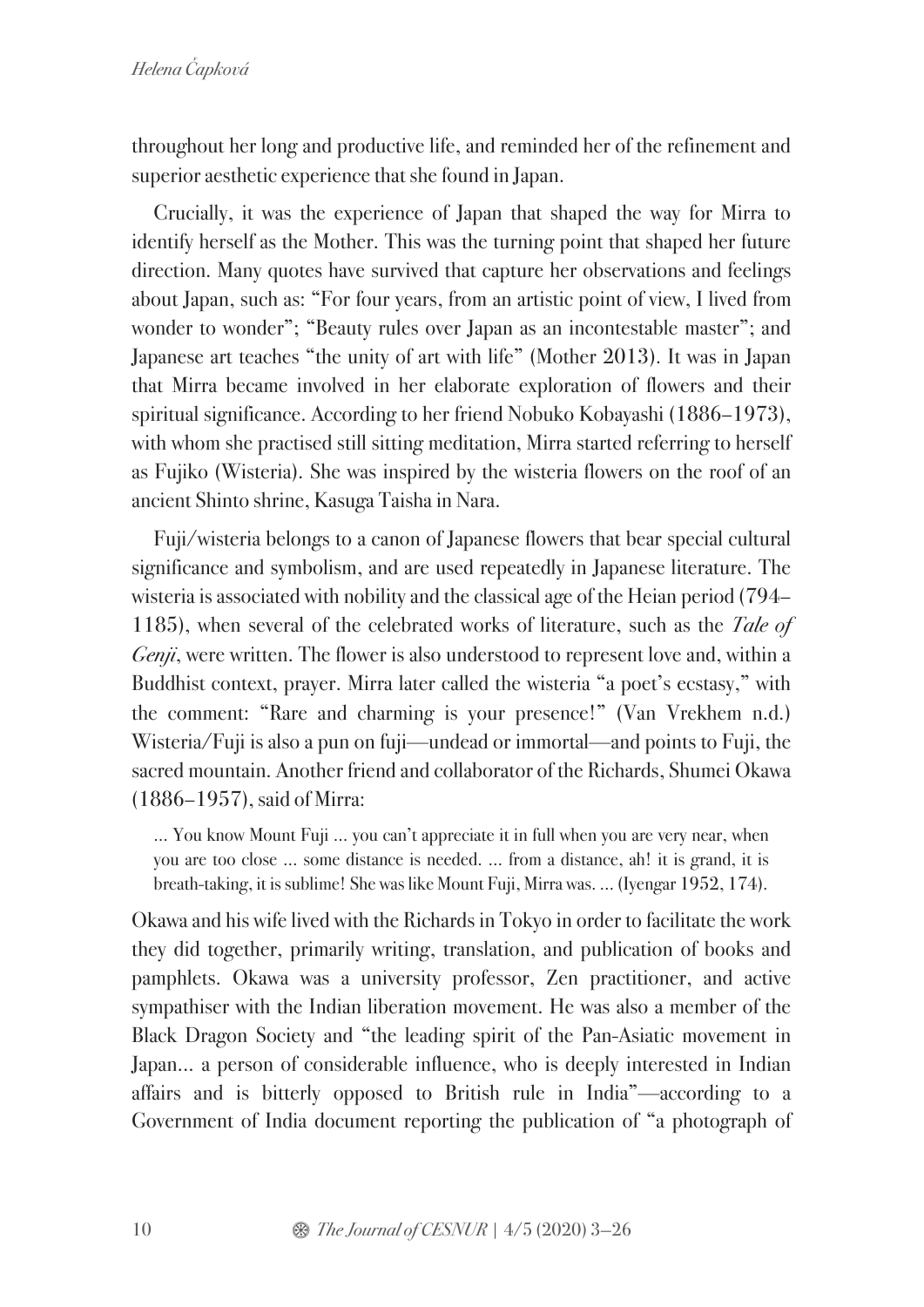Arabindo Ghosh [sic] and a eulogistic article on his work" by Okawa in *Asia Jiron* (Okawa 1994, 240).

Paul Richard's work quickly proliferated among the Japanese intelligentsia especially, and placed the Richards on the cultural map of the Japanese capital. The couple and their friends met Tagore during his visits to Japan, which was commemorated in a photograph [Figure 3] (Szpilman 2011).



**Figure 3.** Paul and Mirra Richard with Rabindranath Tagore in Japan. From left to right; Tetsuo Hirasawa, William Winstanley Pearson (1881–1923), Rabindranath Tagore, Mirra Richard, Paul Richard. In the garden of Kyoto Hotel on February 5, 1917. Courtesy of a private collection.

A number of episodes are remembered from the meetings, such as an invitation from Tagore to Mirra to join him in his new school Santiniketan, Mirra's sketches of him, and the story of how Tagore gave Mirra his typewriter.

Shortly upon arrival in Japan, Mirra was approached by a journalist from the *Fujoshinbun* newspaper for an interview, but instead she sent the manuscript *Woman and the War*, which was published on July 7, 1916 (Richard 1916). She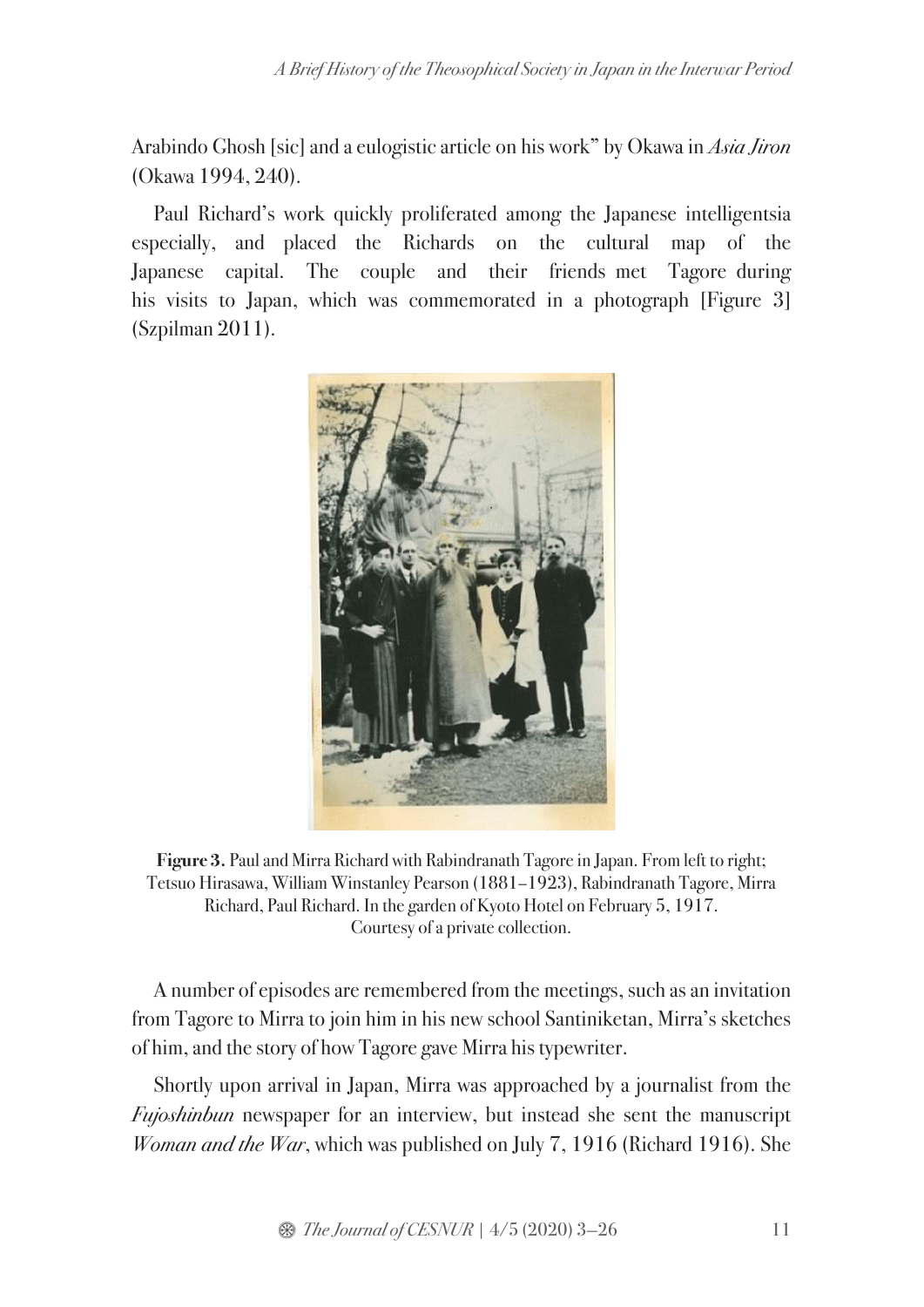also sent her self-portrait, which was published in the same newspaper two months later, together with a text written by a journalist entitled "A Truly Dedicated Woman" (*Fujoshinbun* 1916) [Figure 4]. The article by Mirra conveyed her ideas related to feminism. She highlighted issues she was passionate about, such as the natural equality of the sexes, the importance of collaboration, and the specific roles each of the sexes have, such as female spirituality.



**Figure 4.** Recently re-discovered Mirra Richard's self-portrait published in the article by an unnamed journalist, "A Truly Dedicated Woman," *Fujoshinbun*, September 29, 1916, 1.

The connections between the Richards and the TS were quite loose, and became a footnote in their own spiritual project. Evidence suggests that Mirra frequented TS events in Paris, and that she stayed in the Adyar HQ before leaving for France and later Japan in 1915.

# *The Orpheus Lodge in Tokyo*

In a letter to the HQ dated March 8, 1924, K.R. Sabarwal reported about a study group of four members and two non-members, who were meeting regularly and studying diligently in Tokyo. Prof. Dirk van Hinloopen Labberton (1874– 1961), a Dutch Indologist who became the first General Secretary of the TS in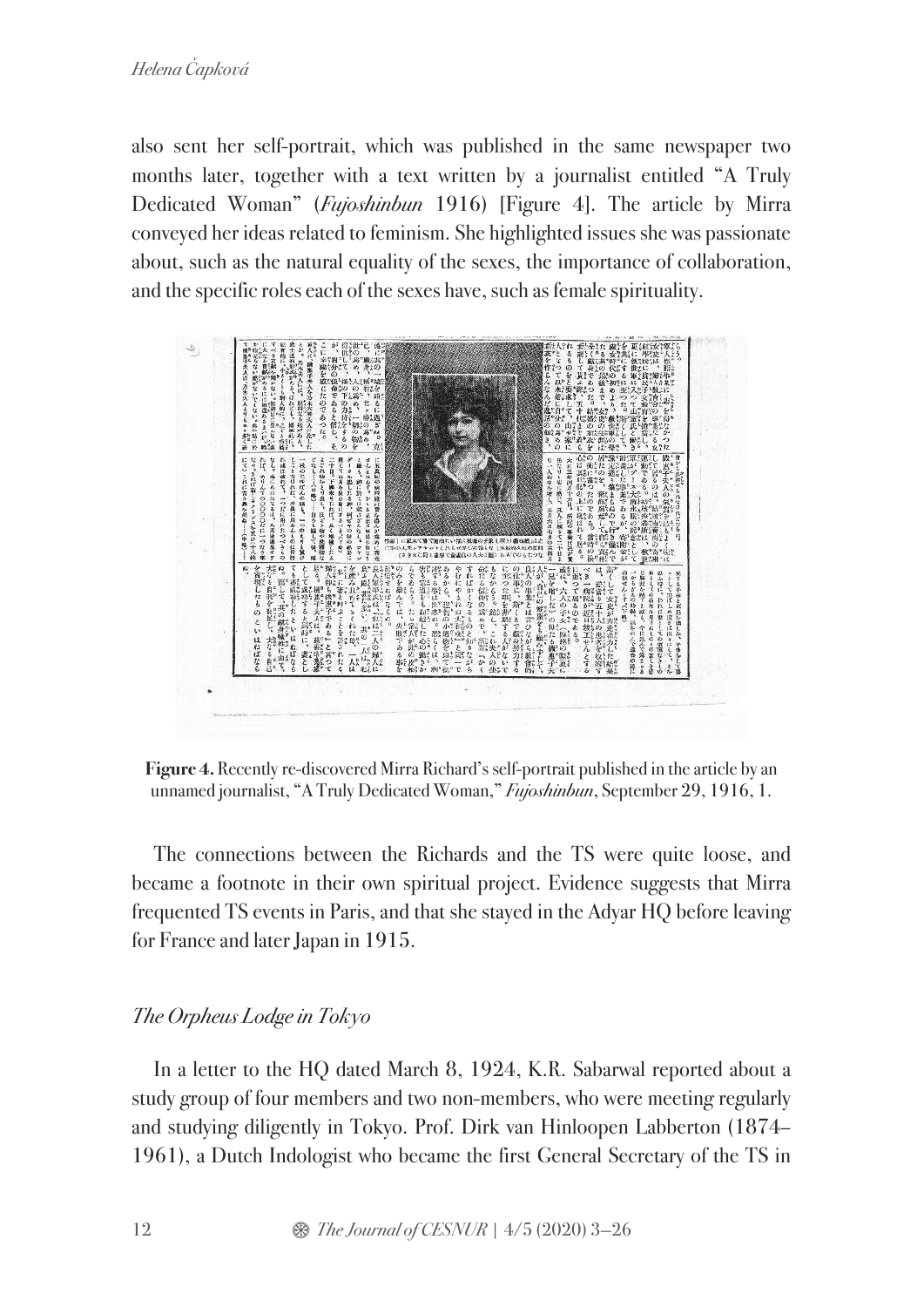Indonesia, also joined them. On the other hand, Captain Kon was not interested in joining them and the local lodge. This evidence confirms that Sabarwal was a very keen Theosophist at that time.

The study group became the base for the new lodge Orpheus, established on May 22, 1924 and led by Saint Hilaire for a few months [Figure 5]. In the same year, on August 4, 1924 (according to a letter from Beatrice Lane Suzuki to the HQ from June 22, 1924), a charter was issued to another lodge convened by Mrs Lane Suzuki. In the letter from June 22, Mrs Suzuki confirmed the existence of the new lodge, Mahayana, created on White Lotus Day, May 8, of the same year, and she attached the membership list, which included Chijo Akamatsu (1886– 1960), the grandson of Renjo Akamatsu (1841–1919), a friend of Colonel Olcott who, as mentioned before, had visited Japan to introduce the TS. One of the key members, who acted as treasurer of the lodge, was Nishu Utsuki (1893– 1951).



**Figure 5.** The "Inner Regulations" charter of the Orpheus Lodge (1924–1926). Courtesy of the TS Adyar Archive.

In his important article, "Three Boys on a Great Vehicle," Shin'ichi Yoshinaga used evidence from the archive concerning Nishu Utsuki to reconstruct the forgotten history of the transnational connection between the networks that were re-framing Buddhism for modern society and Theosophy. Utsuki is identified as the connecting link between the Mahayana Association and the Mahayana Lodge,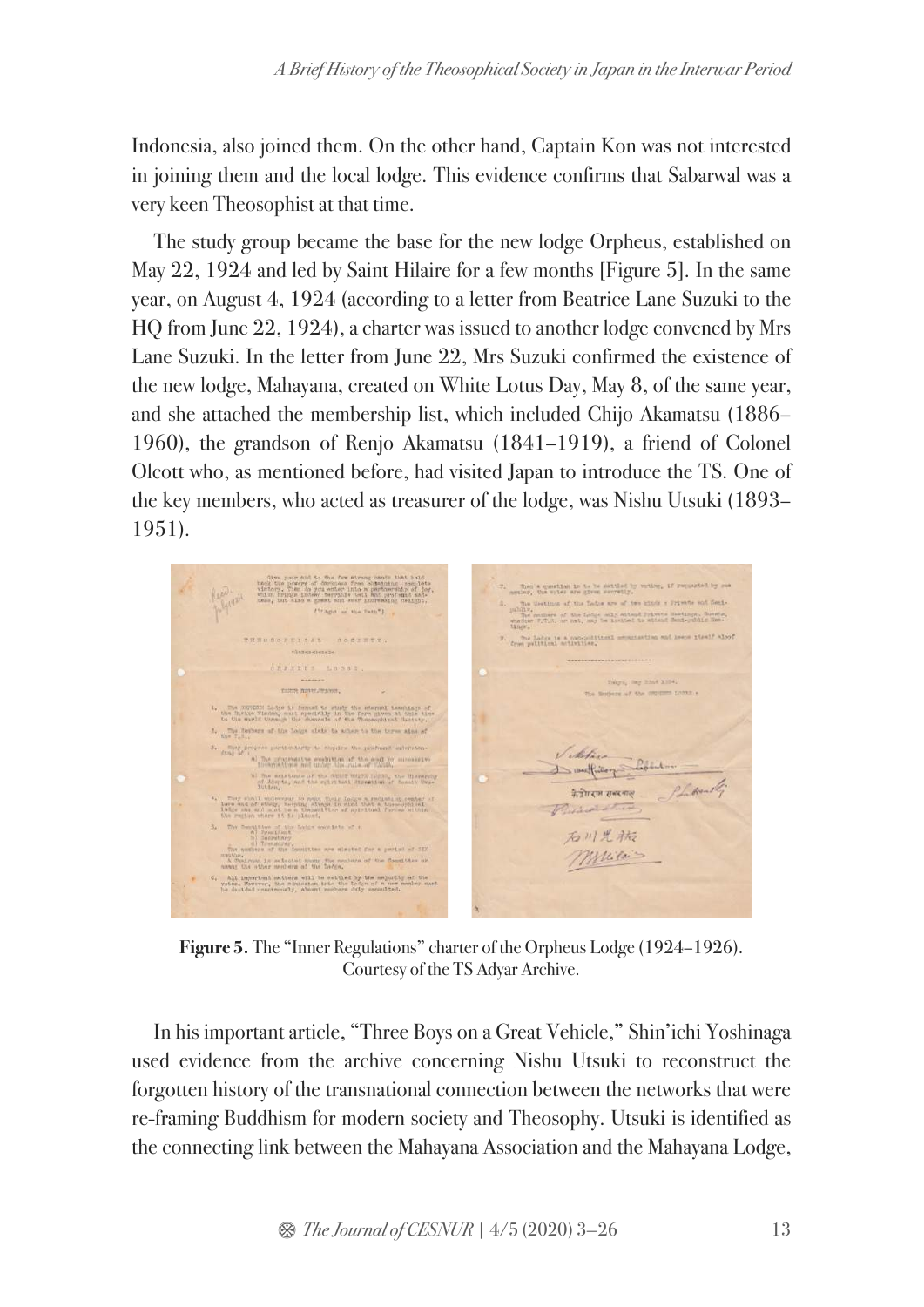and thus offers a perfect case study to demonstrate the connections and differences between the perceptions of Theosophy and modern Buddhism in Japan (Yoshinaga 2013).

The two lodges existed in parallel, Mahayana in Kyoto and Orpheus in Tokyo. They collaborated and organized events together. According to the archival evidence, on October 11, 1924, the Indian member of the Orpheus, K.R. Sabarwal, gave a lecture on Arya Samaj for the members of the Mahayana Lodge. The secretary and later leader of the Orpheus was Professor D. van Hinloopen Labberton, and the treasurer was K.R. Sabarwal. Labberton led the lodge until his departure from Japan in 1926, when the lodge's operations were suspended. The charter was also signed by Stefan Łubienski, Madame Metaxa, and others. Saint Hilaire left Japan in the summer of the same year and became only loosely involved with the TS until he immersed himself in the teachings of the integral yoga of Sri Aurobindo. Unexpectedly, in summer 1925, he briefly returned to Tokyo, stayed with Łubienski, and planned to go to the convention in Adyar in December(Saint Hilaire and Saint Hilaire 2001, 117–26).

Stefan Łubienski, the composer, fine artist and educator, was a Polish nobleman who learned about Anthroposophy from his mother and her family, and as a youth became attracted to Theosophy. This set of esoteric teachings became a lifelong inspiration for him and led him East. It was a search for superior culture and arts that brought him to Japan, where he and his partner Zina stayed from 1921 to 1926. He focused mainly on learning about Noh theatre, and taught music and composition to support his stay. Upon his arrival back in Poland, he published the book *Mi*ę*dzy Wschodem a Zachodem: Japonja na stra*ż*y Azji. Dusza mistyczna Nipponu, etc.* (Between the East and the West: Japan as a Guardian of Asia. The Mystical Spirit of Japan, etc.) in 1927.

The Łubienskis became intimate friends with the designers Antonín (1888– 1976) and Noémi (1889–1980) Raymond, and with the French ambassador in Japan, the poet and playwright Paul Claudel (1868–1955). From diplomatic circles, it was only a small step to the network of successful industrialists who received both inspiration and profit from their experiences abroad. One of them was Raymond's client, Hajime Hoshi (1873–1951), who founded a pharmaceutical school in 1922 that complemented his growing pharmaceutical empire, and he commissioned the young Antonin Raymond to build the campus. The monumental, concrete building of the auditorium was a ticket to success for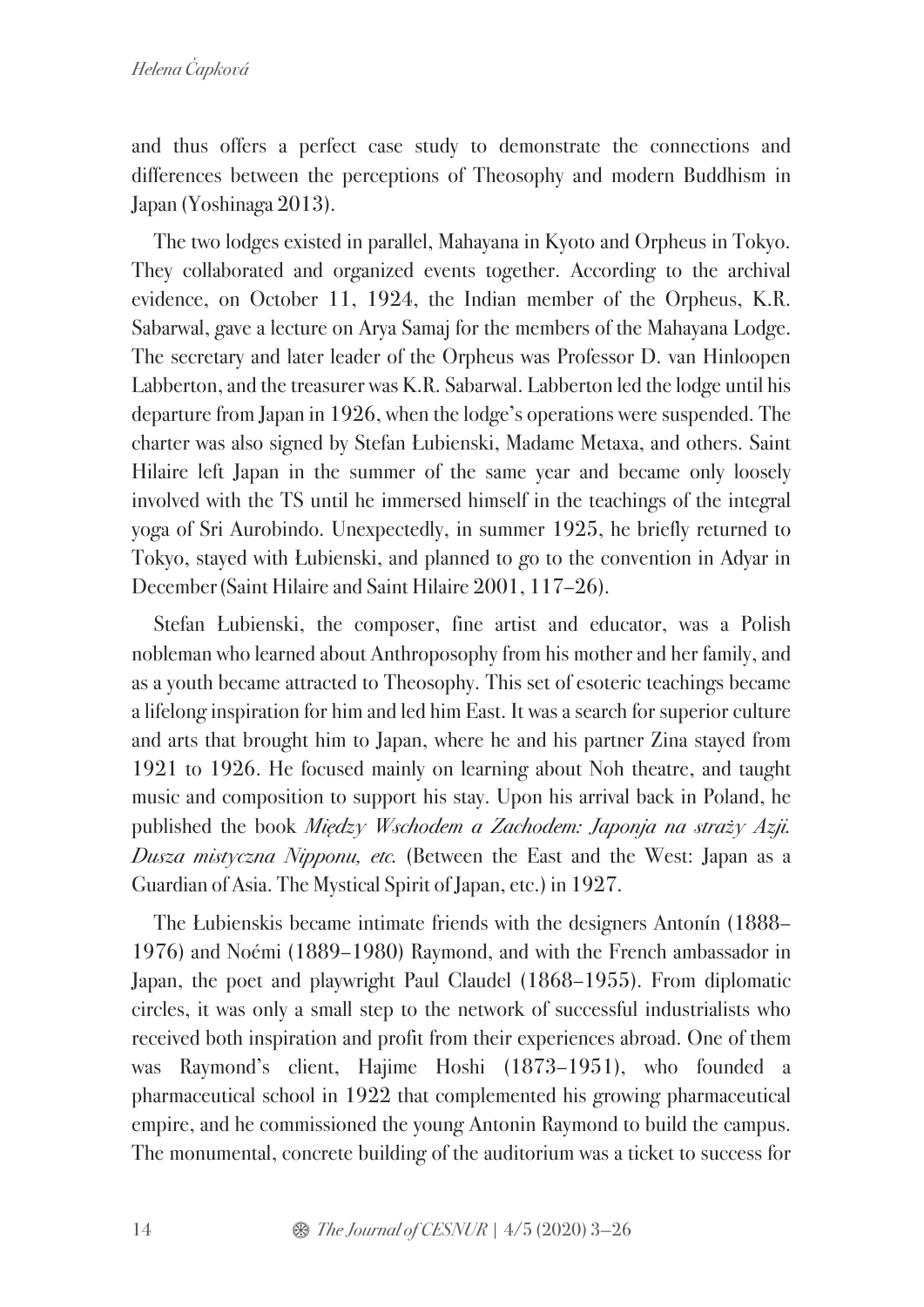the young architect. Hoshi also supported a number of exhibitions showcasing foreign artists' works in Japan in the gallery on one of the floors of his trendy pharmaceutical shop in Tokyo's fashionable central district of Ginza. To make the connection even tighter, he employed the aforementioned chemist Philippe Barbier Saint Hilaire. By then, however, as noted by Łubienski, Philippe's view of his life and career was changing, and soon, following an invitation to visit a monk, he went to Tibet in 1924 and then, via Theosophical circles, to Pondicherry to begin work with Sri Aurobindo Ghose [Figure 6].



**Figure 6.** Several members of the Orpheus are in this picture from the early 1920s. From the left: S. Łubienski, A. and N. Raymond, P. Saint Hilaire, Z. Łubienska, K.R. Sabarwal, and two Japanese. Courtesy of a private collection.

# *Noémi Raymond, Theosophy, and Art*

The outstanding French painter and graphic designer Noémi Pernessin Raymond was educated at the avant-garde Teachers College in New York City, where she joined the New York circle of the Theosophical Society in 1919 and commenced her lifelong study of esoteric thought and religions. Her best friend from art school, painter St. Clair Breckons LaDow, was a TS member, and the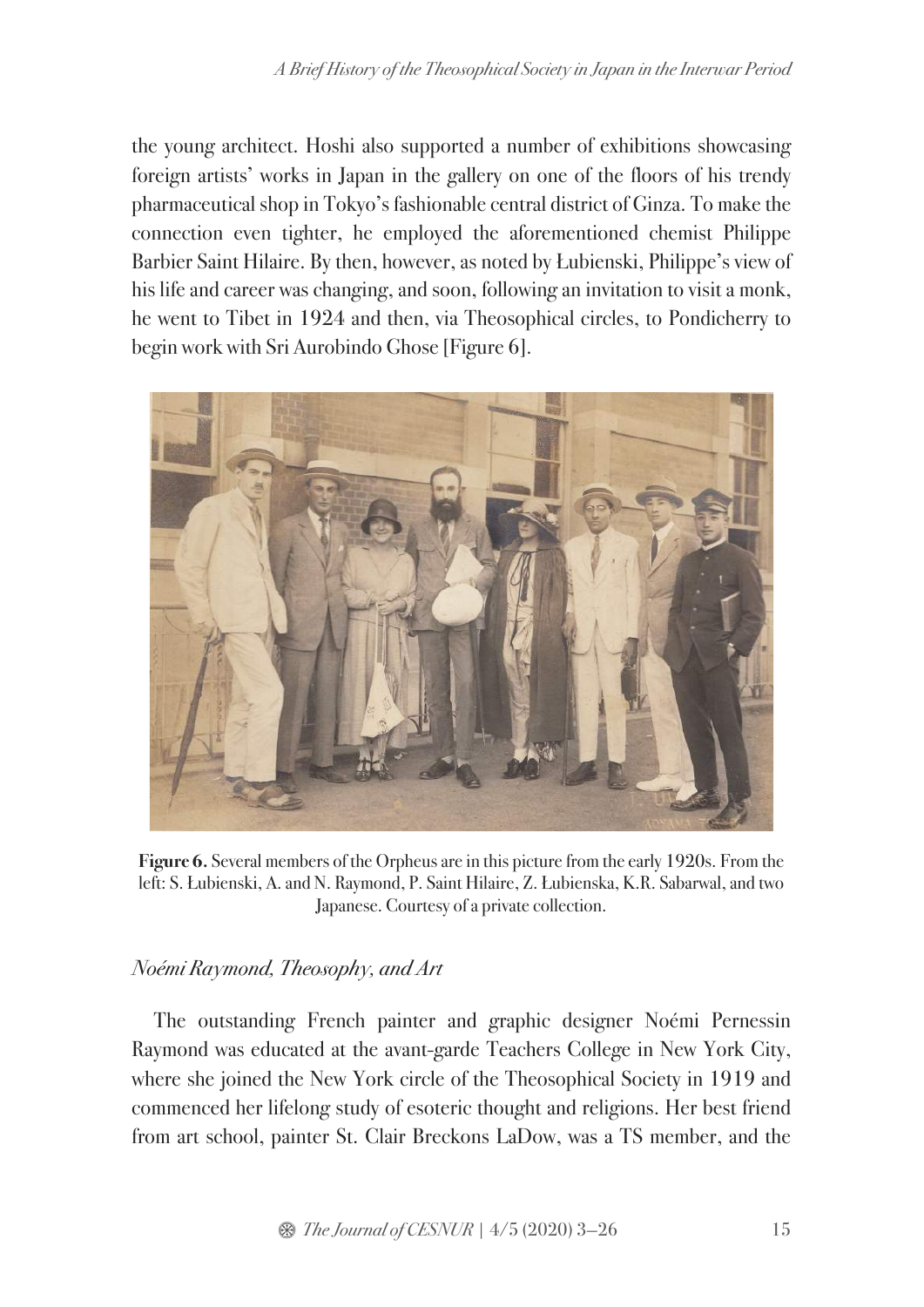network around St. Clair and her husband, New York stockbroker Stanley LaDow (1892–1945), became crucial to the Raymonds' careers. The Ladows introduced the Raymonds to Miriam Noel (1969–1930), the partner of Frank Lloyd Wright (1867–1959), and later to the great architect himself. Wright thus became Antonin Raymond's teacher in his laboratory in Taliesin, and later his employer. The Raymonds travelled with Wright to Japan to work on his major project there, the Imperial Hotel, and this eventually led to their creating a famous architectural firm in Japan.

An important source of information about Noémi and Antonín's spiritual and creative dialogue is their correspondence during the 1920s and 30s. Noémi always reported about her visits to the Theosophical meetings during her stay in New York. In a letter from December 1923, she noted the split and struggle that was taking place in the Society, and stated that only an explanation from Dr. Archibald Keightley (1859–1930) convinced her that joining the Besant's Society would be wrong. From this letter, we know that Noémi was a member of the Theosophical Society in America (TSA) formed by Ernest Temple Hargrove (1870–1939), Jirah Dewey Buck (1838–1916), and others, which had its headquarters in New York City until 1942, when it eventually disbanded. The TSA published a periodical, *Theosophical Quarterly*. Dr. Keightley, who was mentioned frequently in the correspondence, was very active in this branch of the Society. The reference to the Besant Society indicates the split within the organization, which took place in the Theosophical Society in 1895. The correspondence also refers to the doubts Noémi had about the different treatment of women in the various Theosophical circles.

Even more relevant correspondence in relation to Noemi's search for spiritual fulfilment is contained in the letters exchanged with Saint Hilaire, later known as Pavitra. Correspondence with Pavitra started in 1927, and lasted for many decades. In her letters from New York, Noémi refers to visits to the TSA and conversations with Dr. Keightley. Pavitra's Japanese friends seemed very pleased that he was in the salon of Dr. Gose (Sri Aurobindo), while on the other hand they spoke with suspicion of the actions taken by the Mme Besant society in Adyar. Unlike Pavitra, Noémi continued exploring Theosophy, but not exclusively, and addressed questions to Sri Aurobindo, which Pavitra communicated, later posting the answers back to her in Japan. Another spiritual partner to Noémi Raymond was another member of the TS, Sardar Gurcharan Singh (1898–1995).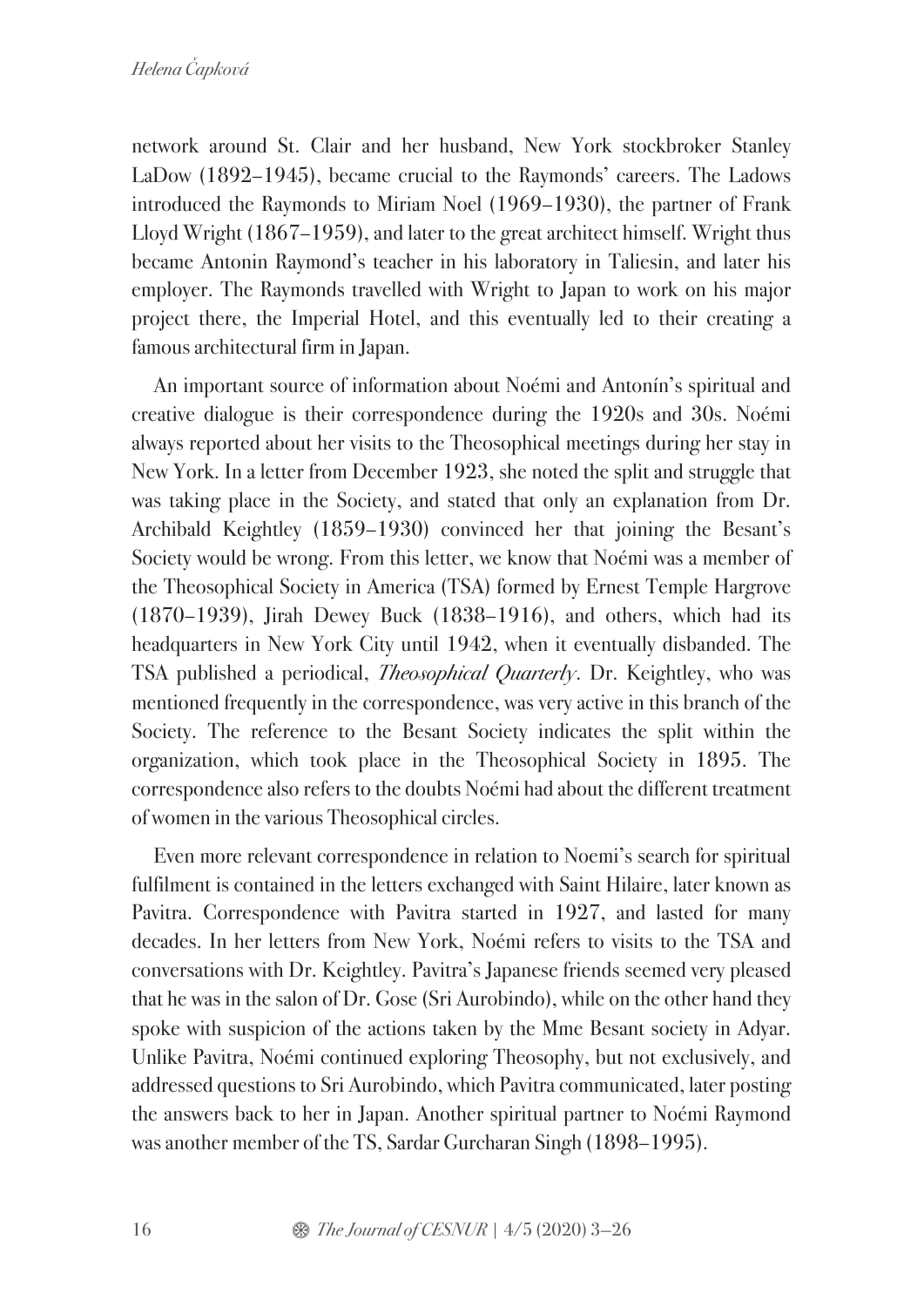Singh is regarded as "the father of studio pottery in India" (Mago 1995), who became a self-conscious artist working on industrial ceramics in India in the 1920s, and a founding member of the All India Fine Arts and Crafts Society in 1928. He also actively contributed to the activities of the All India Handicrafts Board (AIHB), founded in 1952, which promoted the activities of artist-crafts and designer-craftsman (Mago 2000, 139–40). As a young student, he was invited to Delhi to work for his father's friend's pottery business, where he learned throwing, moulding, glazing, etc.

It was his father's friend who sent Singh to Japan to learn about commercial ceramics. He set off in 1919 for Yokohama, where he took a two-year course in industrial ceramics at the local technical school. He had to learn Japanese in order to study, and upon the successful completion of his language studies he enrolled in a course at the Higher Technological School in Tokyo, now known as the Tokyo Institute of Technology. Gurcharan Singh was a member of the Tokyo International Lodge in 1920, as reported by Capt. Jack Brinkley in his letter from September 1920.

In his book, *New Japan*, James Cousins mentioned two Theosophists-artists; Tamijuro Kume, in the chapter on Japanese painting and painters, and Gurcharan Singh, whom he met in Kyoto on his way back to India. He describes him as a personification of the ideal Asian man of the future:

The tall Indian put his farewell into the palm-to-palm salutation of his race. When the crowd on the quay had become a human blur, and my little group was lost among it, I could still see, above the dark turban, the hands of blessing, hands that were destined to mould a thing of beauty, symbolizing the cultural unity of Asia, in the shape of a vase, Chinese in model, Japanese in substance, Indian in craftsmanship.[…]" (Cousins 1923, 322).

Gurcharan Singh actually spent time with Cousins in Kyoto and Nara. Singh introduced Cousins to Horyuji Temple, "where Indian idealism entered the Japanese imagination in the seventh century through the introduction of Buddhist thought and art." They saw Horyuji Temple as "the fountainhead of Japanese culture," where Korean masters decorated walls with frescos inspired by the art of Ajanta(Cousins and Cousins 1950, 367).

The participation of the artists in Japanese TS lodges in the early 1920s is remarkable. The significance of art for Theosophical work has been described elsewhere. In the Japan file we can find a discussion of this topic in a text written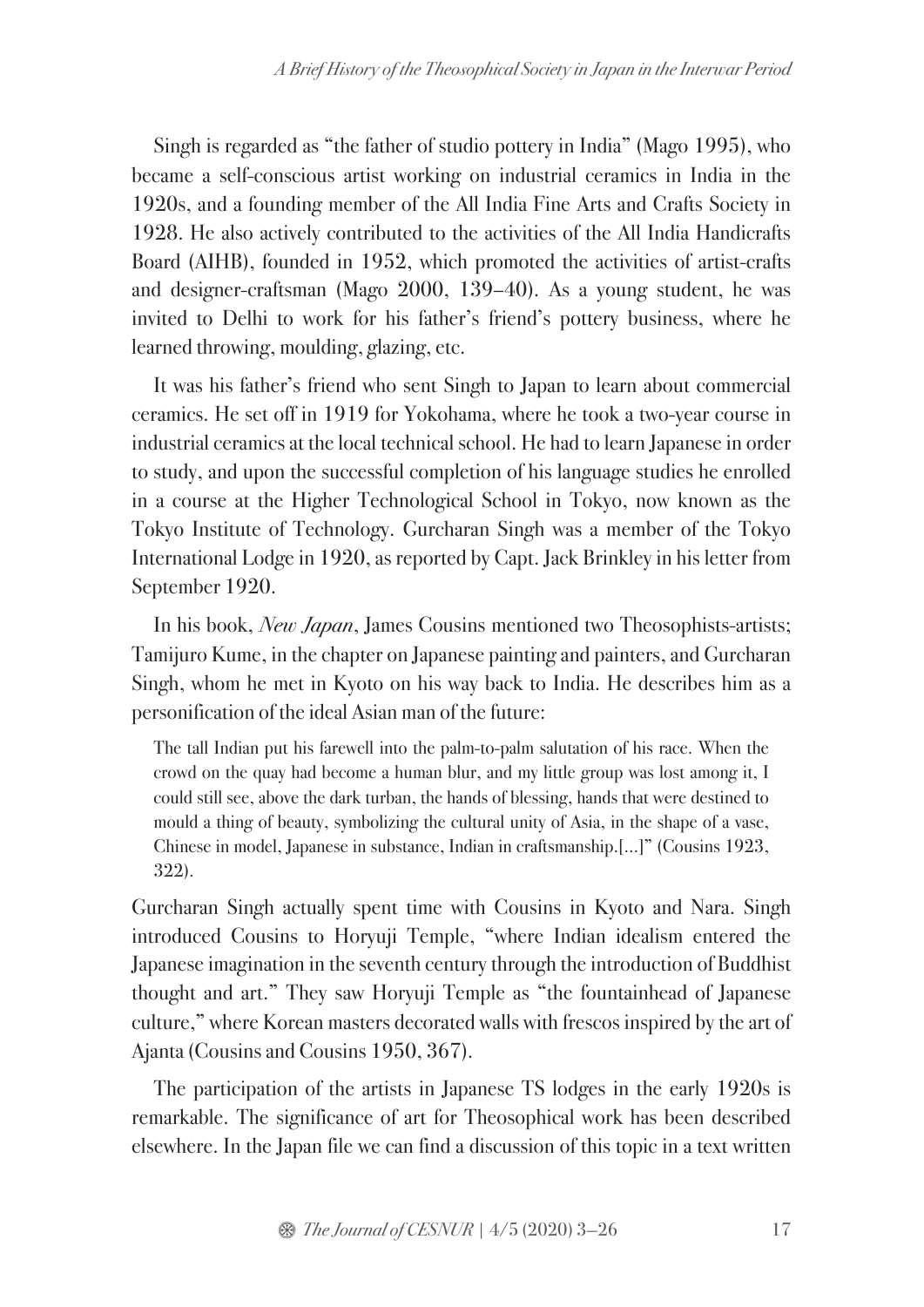by the fourth TS President, Curuppumullage Jinarajadasa (1875–1953), during his 1937 visit to Japan [Figure 7] and published in the November 1950 issue of *The Theosophist*, in the column "On the Watch-Tower." Jinarajadasa mentioned some of the active members, such as Miss Maria Marsoff, and the achievement of the Japanese translation of the *First Principles of Theosophy*. In relation to the text, he stated that there was a need for such a Theosophical manual for artists

to outline the true basis of all Art, and point out how the more an artist—poet, sculptor, painter, dancer, craftsman—knows of Theosophy, the more lovely and permanent his creation will become. We need to present Theosophy not only as Wisdom, but also, as did the Greeks, as the True, the Good and the Beautiful (Jinarajadasa 1950, 79–80).

He subsequently noted the architects Claude Bragdon (1866–1946) and Jacobus Johannes van der Leeuw (1893–1934) as examples of Theosophical artists, and we can now add the Raymonds, Kume, the Łubienskis, and Singh to the list.



**Figure 7.** The TS President, Curuppumullage Jinarajadasa, in Japan, 1937. Courtesy of the TS Adyar Archive.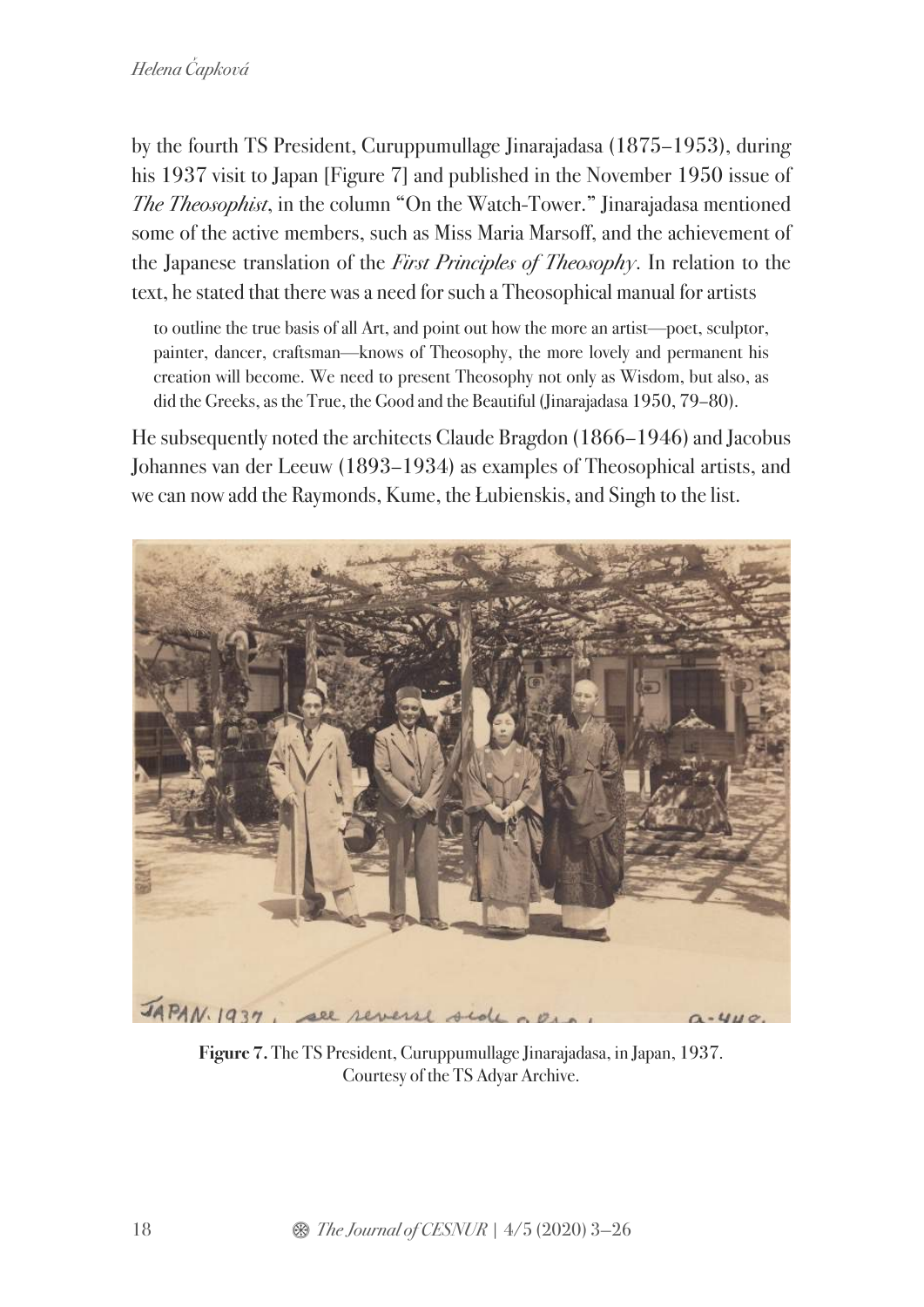### *The Kyoto Mahayana Lodge and Beatrice Lane Suzuki*

The head of the Kyoto Mahayana Lodge was the aforementioned enthusiastic student of Buddhism and spiritual matters, Beatrice Lane Suzuki, wife of D.T. Suzuki. Her energetic handwritten notes and several-page letters dominated the Japan file in the TS HQ Adyar archive in the interwar period. The Mahayana Lodge was formed in Suzuki's Kyoto house, and the majority of the fourteen members were from the Buddhist universities in Kyoto: Otani and Ryukoku.

In her letter of May 8, 1924, Beatrice Suzuki explained why she was not considering becoming president of the lodge, even though Prof. Labberton had informed the HQ of this. She stated that she had chosen not to become the president, because she "was a woman and a foreigner" in what was still the very patriarchal society of Japan. This is a significant moment, considering that members of the international feminist movement and emancipated women in general had historically been particularly attracted to the TS.

In the same letter, she credited James Cousins with bringing the spark of Theosophy to Japan, and establishing a transnational Theosophical space that was inspiring but sadly extinct by 1924.

In her letter from November 9, 1925 [Figure 8], Suzuki referred to the lodge's participation in the annual convention and in the planned Arts and Crafts exhibition. Unfortunately, she could never attend the conventions in person, but reported on the activities in writing.

The main contribution to the convention of 1925 was the painting sent to the exhibition, and later donated to the Blavatsky Museum and the library. The donor was a French TS member of Russian origin, Madame Irma de Manziarly née Luther (1878–1956), who visited Japan in 1923 and was familiar with Saint Hilaire and Mirra Alfassa/the Mother, with whom she stayed in Pondicherry (1921–1922). The painting, which is still currently housed in the museum in Adyar, depicts the iconographic motif of the Shaka triad (the Buddha Shakyamuni flanked with two Bodhisattvas, Manjushri and Samantabhadra). Suzuki claimed that it was an old and valuable copy of a well-known painting from the Enryakuji Temple on Mt. Hiei near Kyoto.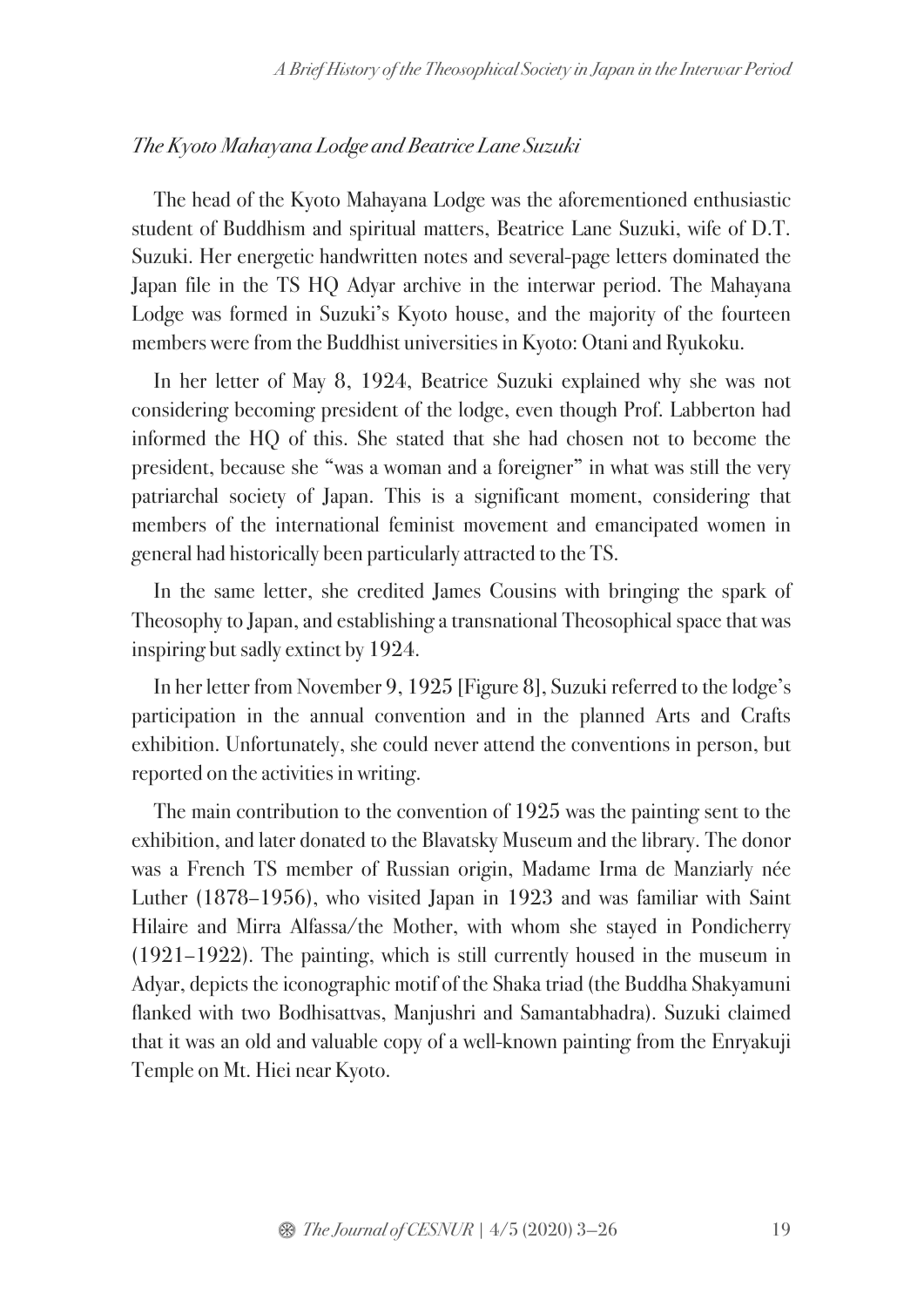I the rest moved Faithfully and field the Beatrice Lane Inquire

**Figure 8.** Letter from B. Lane Suzuki to HQ Adyar November 9, 1925. Courtesy of the TS Adyar Archive.

The charter of the Tokyo International Lodge (1920–1922) was returned. In sum, Suzuki confessed that she was most interested in the Theosophical work, but that the situation in Japan was not favourable. She was also involved in the Order of the Star in the East formed by Besant and C.W. Leadbeater (1854– 1934) in 1911 to prepare the international community for the arrival of a great spiritual teacher, Jiddu Krishnamurti (1895–1986). The Kyoto Lodge ceased its activity in 1929, the same year that Krishnamurti dissolved the Order of the Star in the East. In the same year, Utsuki and other professors resigned from Ryukoku University, owing to the opposition between the conservative authorities and the liberal group, whose members were almost identical to the members of the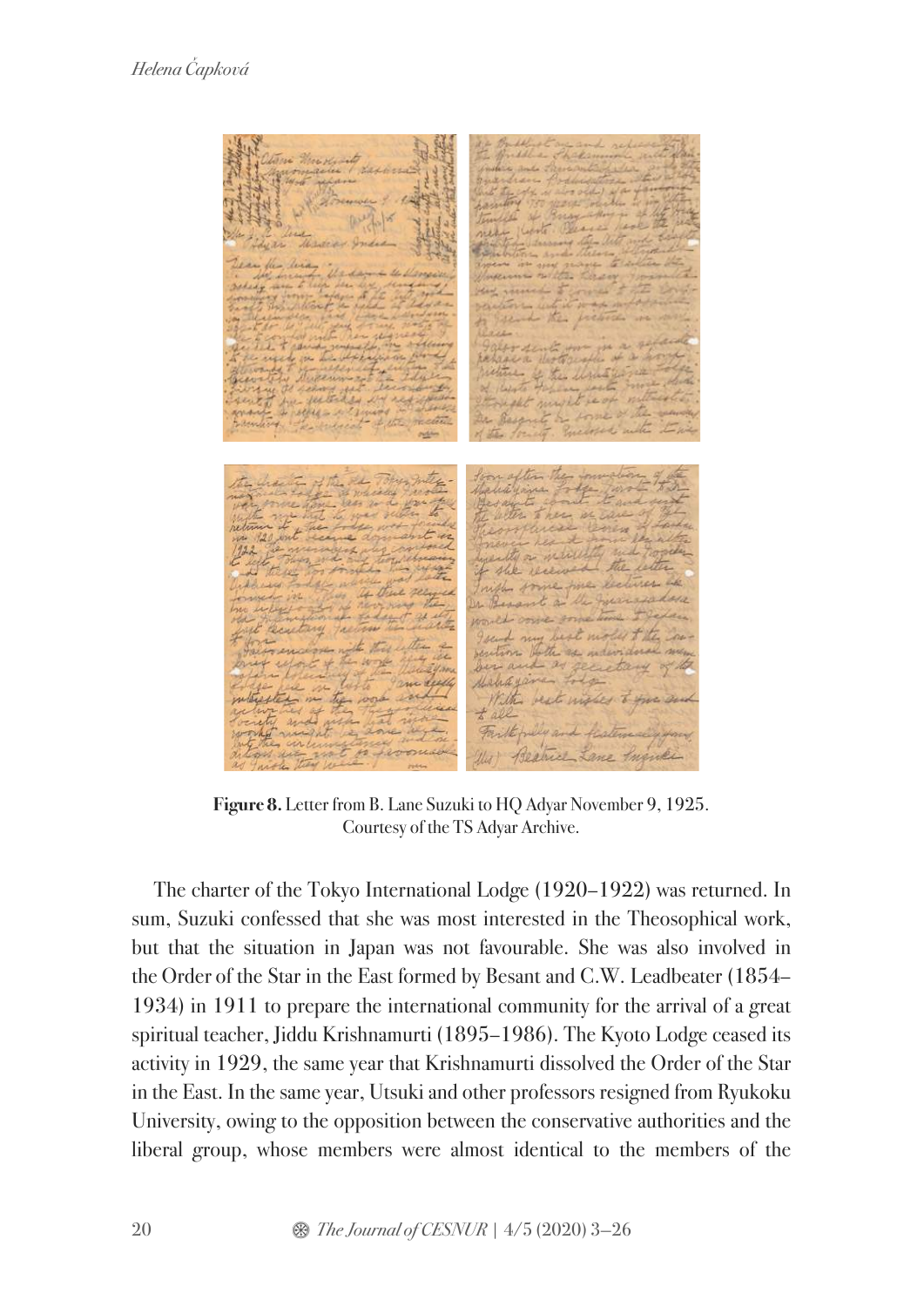Mahayana Association or the Mahayana Lodge. Thus, even if it had not been for the dissolution of the Order of the Star in the East, the Mahayana Lodge would have come to an end (Yoshinaga 2013, 62).



**Figure 9.** Photo Mahayana Lodge 1925 in June 1925, in D.T. Suzuki's home: left to right sitting, Prof. Utsuki, Prof. Morikawa, Mrs. Beatrice Suzuki, Mrs. Erskine Hahn, Mrs. Matheysen, Prof. Hadani, Prof. Uno, Prof. Izumi. Standing left to right: Prof. Kiba, Prof. Yamabe, Mr. Kotani, Prof. Suzuki, Mr. Matsui, Mr. Ikeda, Mr. Sabarwal, Mr. Matheysen. Insert: Prof. Nisoji. Courtesy of the TS Adyar Archive.

# *A TS Lodge for the Japanese—the Miroku Lodge in Tokyo*

A parallel development to the two lodges in Tokyo and Kyoto was the initiative of the longstanding member Capt. B. Kon. In a letter from January 20, 1921, he stated clearly the reason why he did not want to be part of the current TS lodge life in Tokyo/Japan: namely, due to the language problem. He was not able to follow the discussions well, and he suggested that if and when there was a lodge for Japanese people, then he would join it. Otherwise, he preferred to be alone, but a member of the Adyar circle.

In 1922, Kon confirmed that the situation had still not changed, but that they were expecting a new impulse with the arrival of Miss Dorothy Arnold from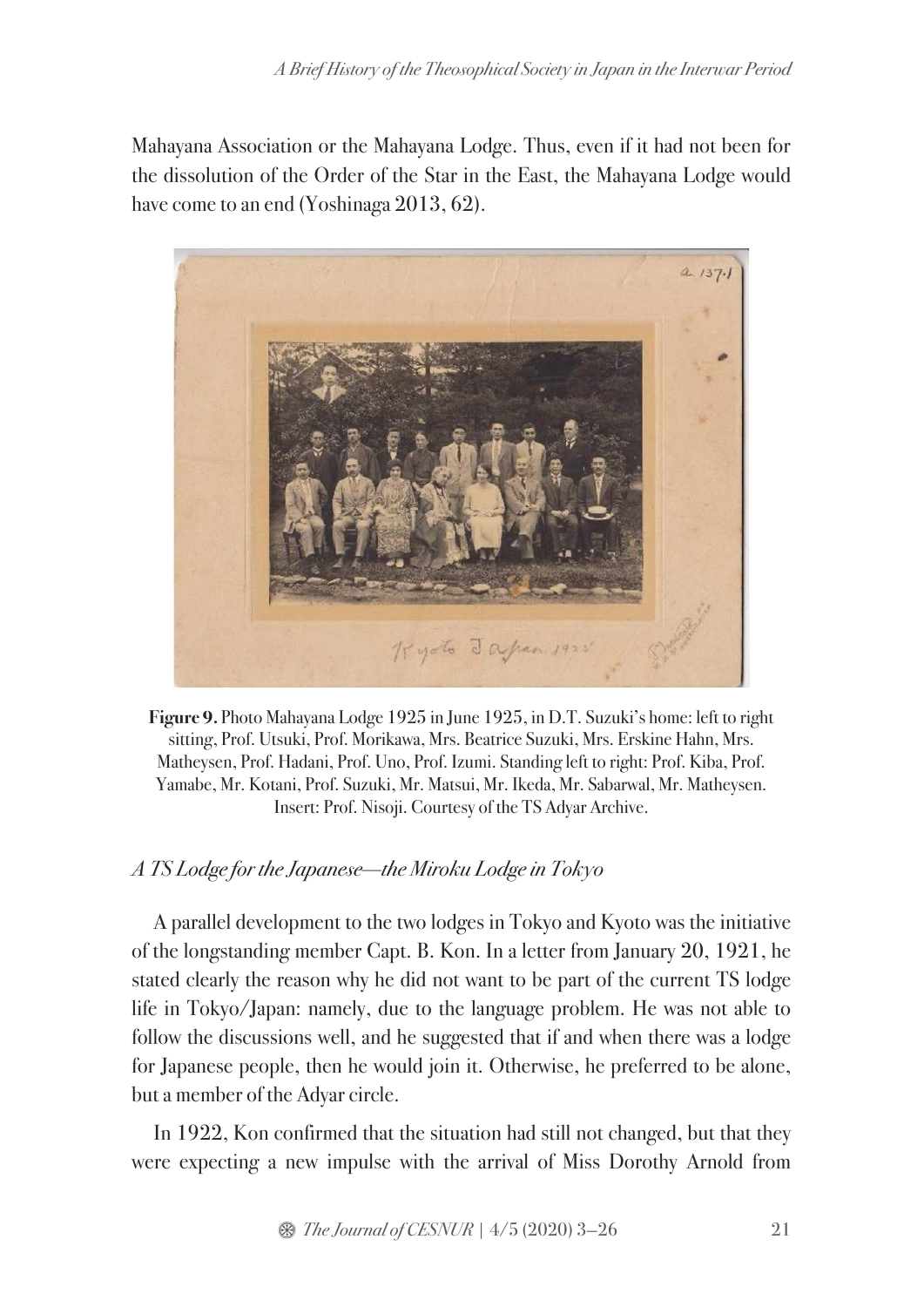Shanghai, who later worked at the Yokohama Standard Oil Company. A connection with the Shanghai Lodge existed also through members who had moved from Tokyo to Shanghai, Maurice A. Browne and his wife (May 27, 1922). At that time, Kon testified that the secretary of the Tokyo International Lodge was Captain Jack Brinkley, who however had not been present in Japan for a long time, and that the most active member of the lodge was Madame Metaxa. Even then, Kon insisted that he was not involved and not a member of this Lodge.

Nonetheless, he remained in communication with the HQ in Adyar, reporting about the payments and his safety during the Great Kanto Earthquake of September 1, 1923. Although he was not involved in the TS meetings, he sporadically mentioned active members such as the other foreigner, Maria Marsoff, a Russian member of the Society. Miss Marsoff was an especially energetic member, a music teacher who remained involved in the Lodge after World War II.

Even in Kon's letter of February 15, 1928, the great issue that faced the Japanese TS remained unchanged. According to him it was twofold—a lack of good leaders-teachers and the persistent language problem. In the same year, Kon established the Miroku Lodge in Tokyo with Miss Eileen M. Casey. The Lodge became primarily focused on attracting Japanese members [Figure 10].



**Figure 10.** Information about the Miroku Lodge. Courtesy of the TS Adyar Archive.

22 **3** *The Journal of CESNUR* |  $4/5$  (2020) 3-26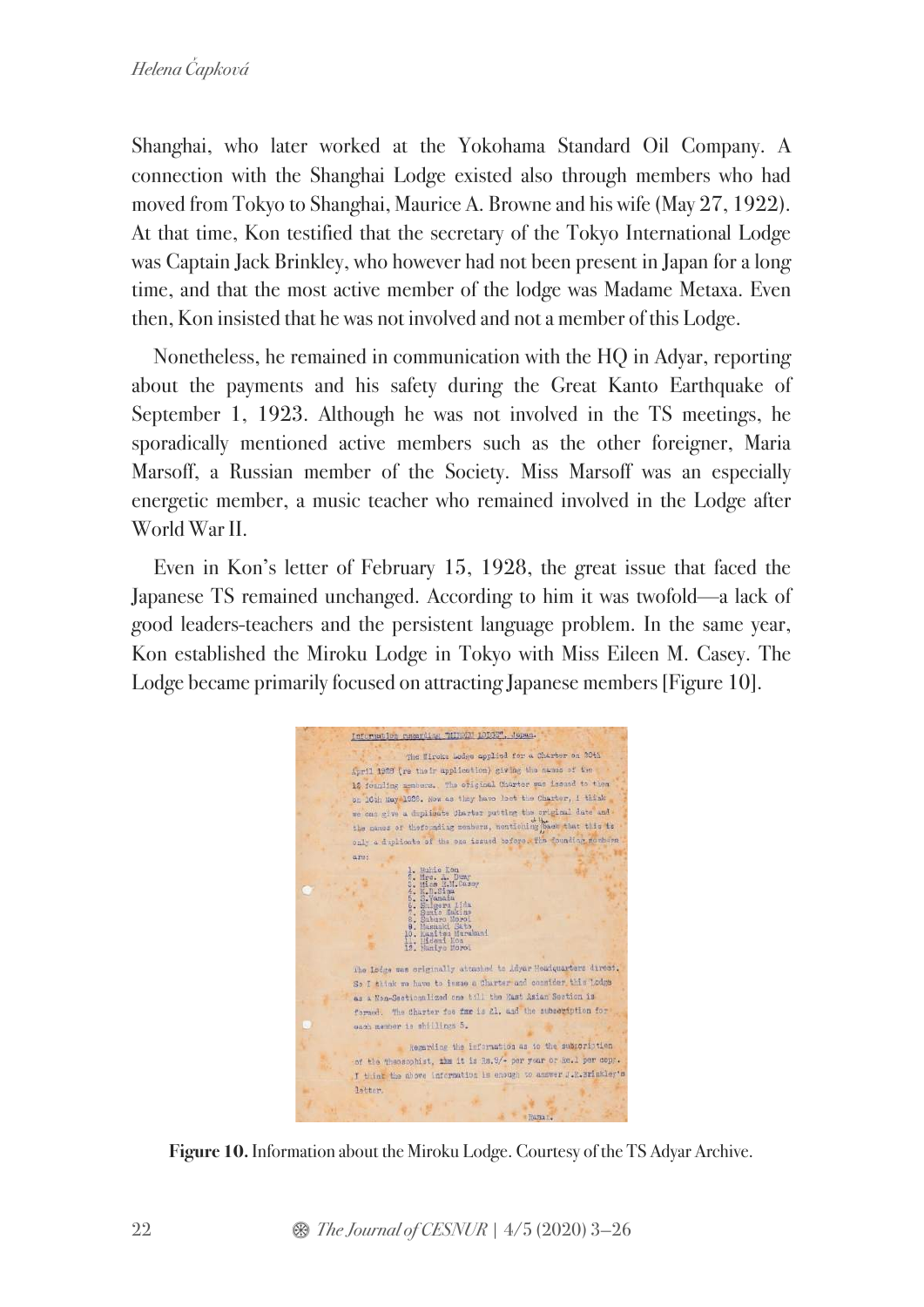#### *Conclusion—Transwar Transformation*

On August 13, 1936, Capt. Buhei Kon passed away, as reported in a letter from the Miroku Lodge; he was about 68 years old. His son Toko Kon (1898– 1977) became associated with the TS in the postwar years. He was formerly a Communist writer, who later converted to Buddhism and became a Buddhist priest and publisher. The President of the TS, C. Jinarajadasa, visited Japan in 1937. He was welcomed by the secretary of the Miroku Lodge, Miss Eileen M. Casey, and gave two lectures in Tokyo. The report was published in *The Theosophist* in November 1950. The lectures were translated into Japanese by D.T. Suzuki. During the war, the secretarial role was transferred from Miss Casey to Dr. C. Rodriguez, according to the letters to the HQ Adyar in 1945.

In the postwar era, the TS work was restarted in Japan by writer and occult practitioner Sekizo/Kanzo Miura (1893–1960) and by Major Pieter Roest (1898–1968), a Dutch-American sociologist and Theosophist who was a member of General Douglas MacArthur's (1880–1964) staff. He played an important role in writing the Constitution of Japan and in arranging the first postwar elections. According to Thomas Baty in his letter from January 31, 1949, the Miroku/Maitreya Lodge existed in Tokyo during World War II. In a letter Baty wrote on August 3, 1949, from the Romanian Embassy summer villa in Nikko, he asked the HQ about the whereabouts of Miss Arnold. The information would be for the benefit of the TS in Japan, he claimed. He exchanged letters with Helen Zahara (1917–1973), the international secretary of the TS based in Adyar. The letters document that Baty was not involved in the new Theosophical work based around Capt. Brinkley. Miss Maria Marsoff remained an instrumental member in the postwar period [Figure 11]. She was enthusiastically involved in what proved to be a key activity in ensuring the success of the TS in Japan translation.

The challenge of creating an enduring base for the Theosophical work was taken up by the postwar leaders of the TS in Japan: namely by a prolific writer, translator and spiritual healer, Sekizo/Kanzo Miura, and his daughter, the energetic Theosophist and translator Emiko Tanaka (1913–1995).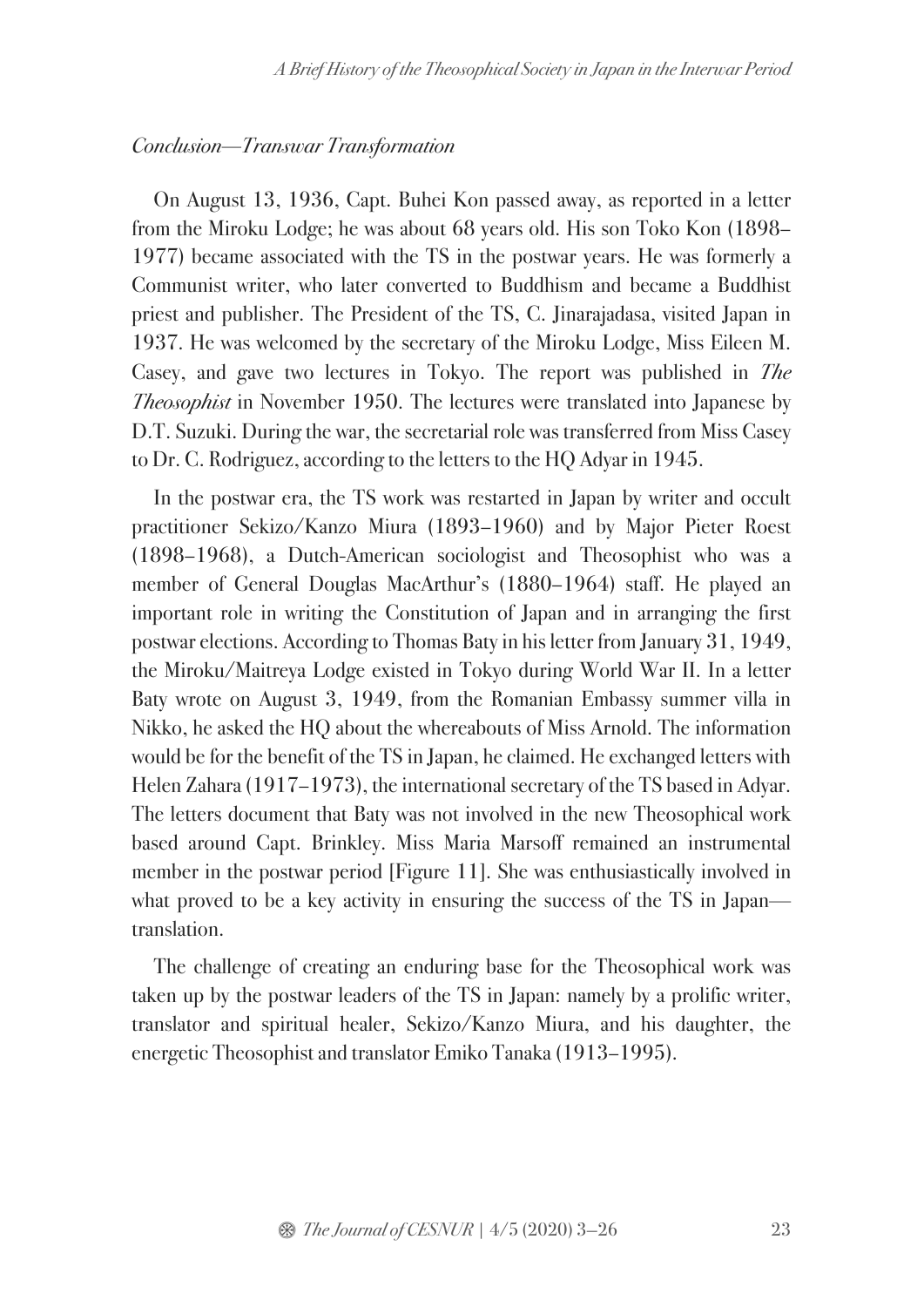

**Figure 11.** Japan, 1946?, photograph with Miss Maria Marsoff, Miss Emiko Tanaka, Mr. Takagi, and Mr. Nagano. Courtesy of the TS Adyar Archive.

Miura described his journey to Theosophy in his letter to the President of the TS, C. Jinarajadasa dated February 21, 1949. He informed the president about his 35 years long study of Theosophy, which began when the works of H. P. Blavatsky (1831–1891) stimulated his interest in spirituality. After this discovery, he published widely on "mysticism and culture," and conducted lectures in Japan, Korea, Manchuria, and even in the US, in Point Loma. In 1935 he began a lecture series in Shanghai and eventually became the leader of the local international group called All Religions Fellowship Society. As the war on the Asian mainland intensified, Miura returned to Tokyo and restarted the TS meetings, including a Wesak/Vesak ceremony in 1945. Tokyo members included American soldiers, Indians, Chinese, and Russians. Lastly, he presented seven focuses of the future work for the Theosophical movement in Japan, with the core again being translation and publication activity. Thus, he asked for free rights to publish the TS publications in Japanese. After his return to Japan, Miura also established Ryuokai (Dragon King Society), a spiritual group that studied ideas by modern spiritual leaders such as the post-Theosophical thinkers Rudolf Steiner (1861–1925) and Alice Bailey (1880–1949), as well as local Asian mysticism, including esoteric Buddhism. Under the leadership of Miura's daughter Tanaka, a new TS Nippon Lodge was established in 1971, and has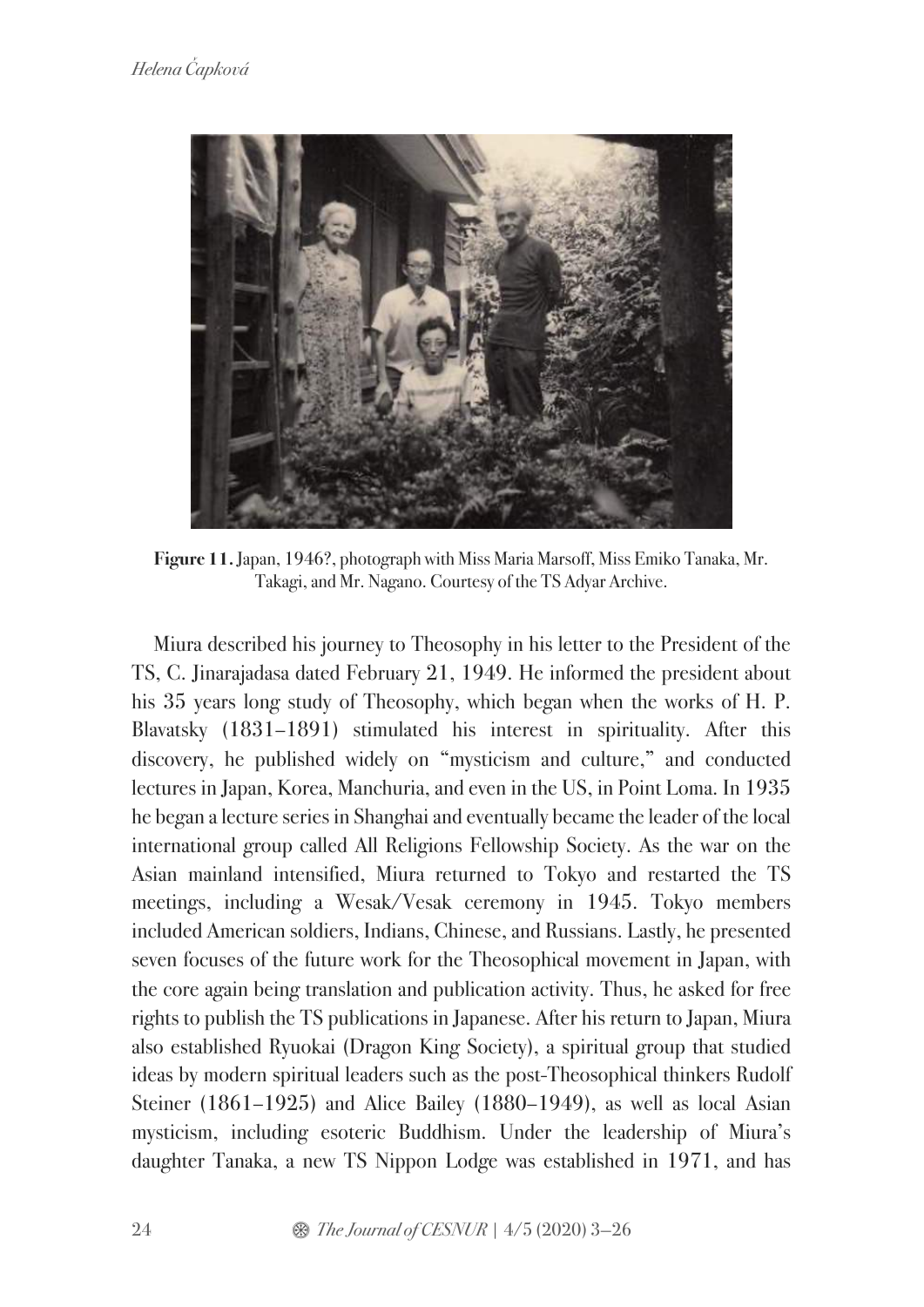coexisted with Ryuokai ever since. Subsequently, lodges in Osaka and Nagoya were established. The Osaka Lodge is still active. The list of translations kept on growing. Tanaka's colleague and fellow translator, American Theosophist Jeff Clark, led the Nippon Lodge for many years, and the group remains active today.

### **References**

- Algeo, Adele S. 2005. "Beatrice Lane Suzuki and Theosophy in Japan." *Theosophical History* 11(3):3–16.
- Barnett*,* Yukiko Sumi. 2004. "India in Asia*:* Okawa Shûmei's Pan*-*Asian Thought and His Idea of India in Early Twentieth-Century Japan." *Journal of the Oxford University History Society* 1:1–23.
- Baty, Thomas. 1959. *Alone in Japan*: *The Reminiscences of an International Jurist Resident in Japan 1916–1954*. Tokyo: Maruzen.
- Čapková, Helena. 2019. "The Hawk Princess at the Hawk's Well: Neo-Noh and the Idea of a Universal Japan." In *Imagined Cosmopolis: Internationalism and Cultural Exchange, 1870s–1920s*, edited by Charlotte Ashby, Grace Brockington, Daniel Laqua, and Sarah Victoria Turner, 409–28. Oxford: Peter Lang.
- Cousins, James H. 1923. *New Japan.* Madras: Ganesh.
- Cousins, James H., and Margaret E. Cousins. 1950. *We Two Together.* Madras: Ganesh.
- *Fujoshinbun*. 1916. "A Truly Dedicated Woman." September 29:1.
- Hashimoto, Yorimitsu. 2013. アイルランド神智学徒のアジア主義? ジェイムズ・カズン ズの日本滞在 (1919–1920)とその余波 (Pan-Asianism of an Irish Theosophist? James Cousins' Stay in Japan [1919–1920]). In アジアをめぐる比較芸術・デザイン 学研究-日英間に広がる21世紀の地平- (Comparative Studies in Asian Art and Design—The 21st Century Horizon Connecting Japan and Britain), edited by Haruhiko Fujita, 27–43. Osaka: Osaka University Graduate School of Letters.
- Iyengar, K. R. Srinivasa. 1952. *On the Mother.* Pondicherry: Sri Aurobindo Ashram.
- Jinarajadasa, Curuppumullage. 1950. "On the Watch-Tower." *The Theosophist* 72(November):73–80.
- Johnson, Dan. 2015*.* "Exporting Exoticism*:* Captain Brinkley's Japan Described and Illustrated." *Bridgewater Review* 34(1):26–8.